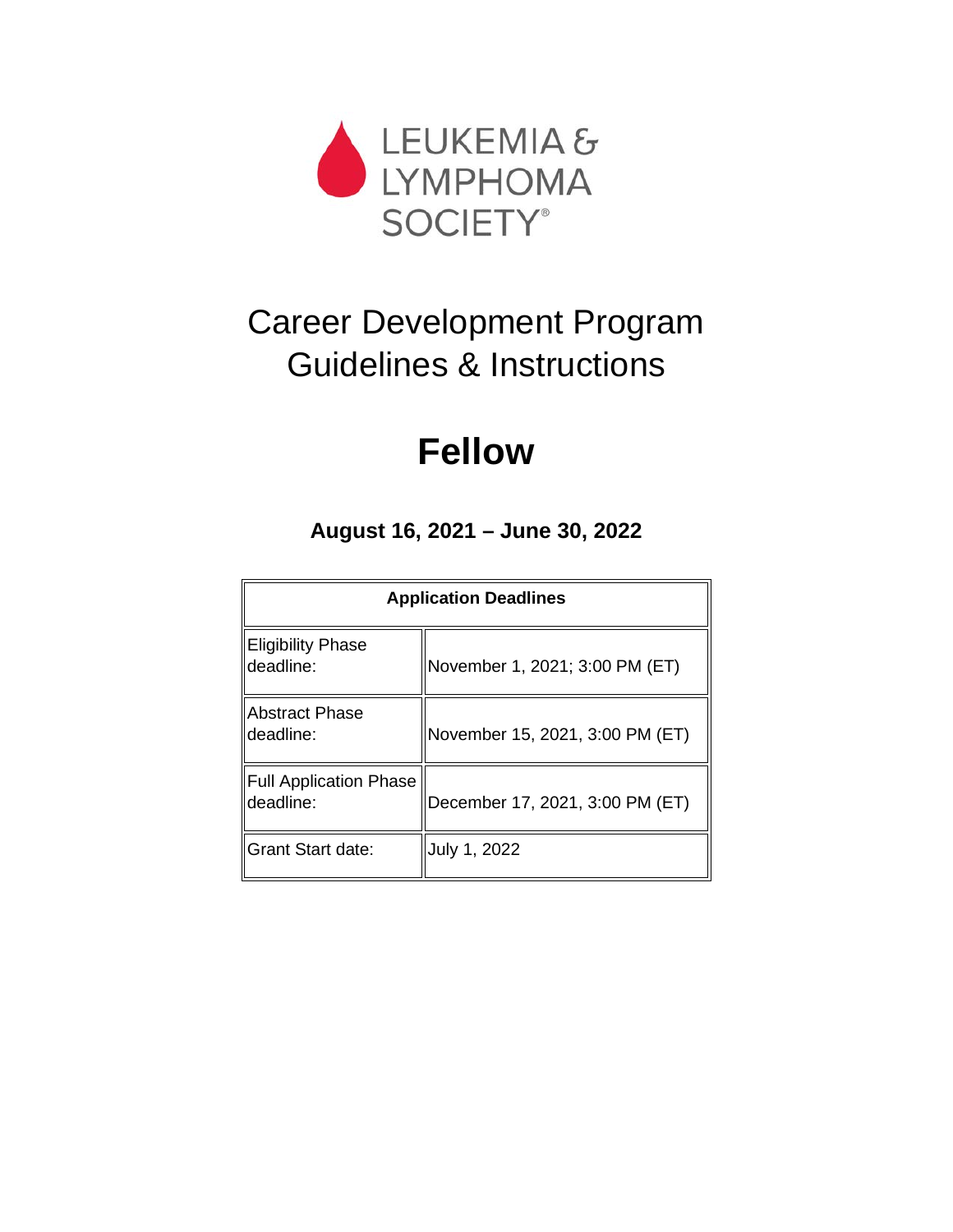# **2021 Update: Application Compliance**

In prior award cycles,  $\approx$ 20-30% of eligibility requests were rejected. We have updated the eligibility form to make rejections far less likely, but it takes much more time to complete. To avoid eligibility rejection, read these Guidelines & Instructions carefully and fill out the eligibility form completely. *Your Sponsor must sign the form. Therefore, be sure to start this process early.*

## *A rejected applicant can only re-submit an eligibility request once.*

In prior cycles, >10% of Career Development Program (CDP) applications submitted (from all non-clinical subcategories) were disqualified without full review based on non-compliance with the Mission Relevance of the application and environment. Carefully read the Mission Relevance and Mission Score sections to determine if The Leukemia & Lymphoma Society's CDP award mechanism best fits your research, mentorship environment, and career goals. The Leukemia & Lymphoma Society has recently taken an active role in making sure that our scarce funds go to applicants who are most closely aligned with our Mission.

In recent years, approximately 10-15% of all full applications had serious structural flaws. These include non-adherence to section lengths, font size, or missing attachments (e.g., a Sponsor Letter or Biosketch), or critical sections not completed (e.g., data attribution). *Applications with such flaws run the risk of administrative disqualification.*

#### *Carefully check the final version of your application prior to upload (even if someone else uploads for you).*

# **About The Leukemia & Lymphoma Society, Inc.**

The Leukemia & Lymphoma Society, Inc. (LLS) is a national voluntary health agency dedicated to the conquest of hematologic malignancies and relevant premalignant conditions. LLS supports research, patient aid, community service programs, advocacy, and public and professional education.

# **Description of the CDP Fellow Award**

Through the Career Development Program, LLS supports talented blood cancer researchers in the early phase of their careers. CDP continues to provide a pool of dedicated researchers to advance the understanding and diagnosis of blood cancer, as well as the development of treatment and prevention options that will ultimately lead to a higher quality of life for blood cancer patients as well as potential cures.

The **Fellow** Award is for 3 years and supports top performing, mentored postdoctoral fellows and instructors who are training for a career in blood cancer research and/or treatment.

The maximum award per year is \$60,000.00 and includes the applicant's salary and fringe benefits. A Fellow's salary may be supplemented by funds from another source. Indirect costs may be included and cannot exceed 5% of the total direct costs requested in the proposal. The final value of the award may be limited by the policy of the applicant's Sponsoring Institution. Expenditures for laboratory costs/equipment, travel, tuition, etc. are not permitted (some exceptions to this rule apply in the case of K99 recipients). The awarded value will be limited to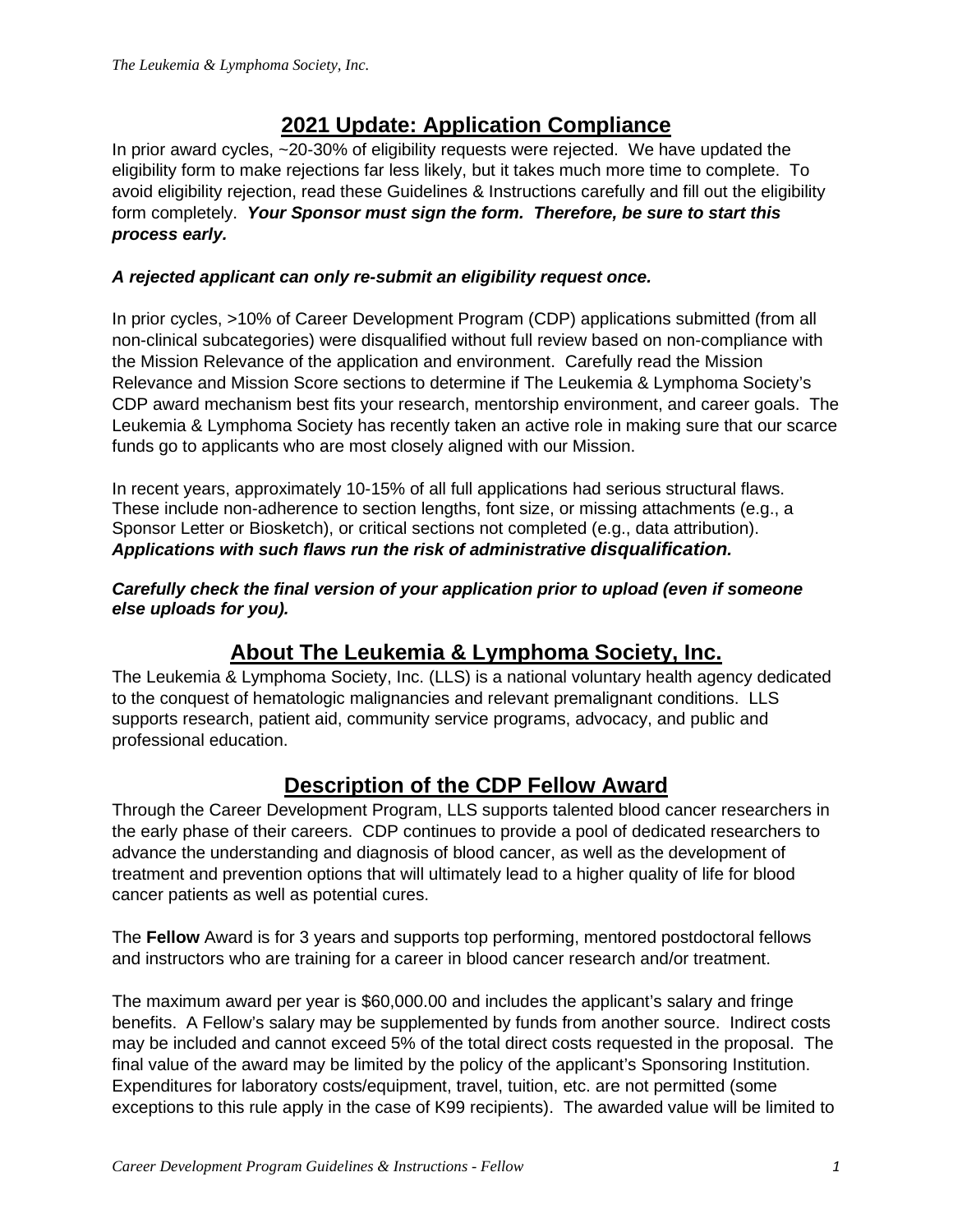the amount requested in the submitted proposal even if that amount is less than \$60,000. It is anticipated that the proposed research will occupy most of the applicant's time, though there are no requirements for a certain percent effort in our budget template.

The Leukemia & Lymphoma Society honors those CDP awardees whose awards are ending and who have done the most impactful work. One Fellow awardee will be honored with the **CDP Achievement Award**. This high honor will be given to the Fellow who has had the most impactful publication of *direct* relevance to blood cancer over the course of their Fellow funding period. An absolute requirement for consideration is that the publication must acknowledge support of The Leukemia & Lymphoma Society (preferably as a specific acknowledgement of this funding mechanism\*). Since we consider a CDP awardee to always be part of the LLS family while funded, *all* publications should acknowledge our support, regardless of the aims stated in the original application.<sup>\*</sup> A secondary consideration is the total publication record and productivity during the award period as well as career trajectory. *Though not guaranteed, we hope to continue the CDP Achievement Awards indefinitely.*

\*Use this format when acknowledging The Leukemia & Lymphoma Society: "…was supported by a Fellow award from The Leukemia & Lymphoma Society."

# **Eligibility**

#### **Fellow applicants must…**

- Have an appropriate Sponsor:
	- $\circ$  Must be the head of a laboratory at a non-profit, academic institution where the applicant's research will be performed
	- o Must be the applicant's primary mentor
	- o Must be identifiable as the applicant's supervisor according to the institution's Human Resources Department
	- o Must be a tenure-track assistant professor or above (or equivalent)
	- o Must not be nor have been the applicant's thesis advisor nor the head of the laboratory where the applicant's thesis research was performed
	- o Must have at least three recent first/last author publications that **directly** impact our understanding of blood cancer (See Mission Score section) including at least one as the corresponding author; **the publications must clearly fit within either Mission Score 1, 2, or 3**
	- o Must have access to adequate funding to support the proposed research:
		- Must have substantial peer-reviewed research support, which generally is an R01 (Sponsor *must* be the PI or co-PI); other acceptable support must have a minimum of \$200,000 per year for a period of at least 3 years
		- In rare situations, substantial and sustained institutional support beyond a startup package when other funding is not available
		- **Transitional funding (e.g. R00) may not be used for eligibility purposes**
		- Funding listed for eligibility purposes must not end prior to the award start date

#### **Fellow applicants must also…**

• Be a postdoc in their Sponsor's lab at the time of full application submission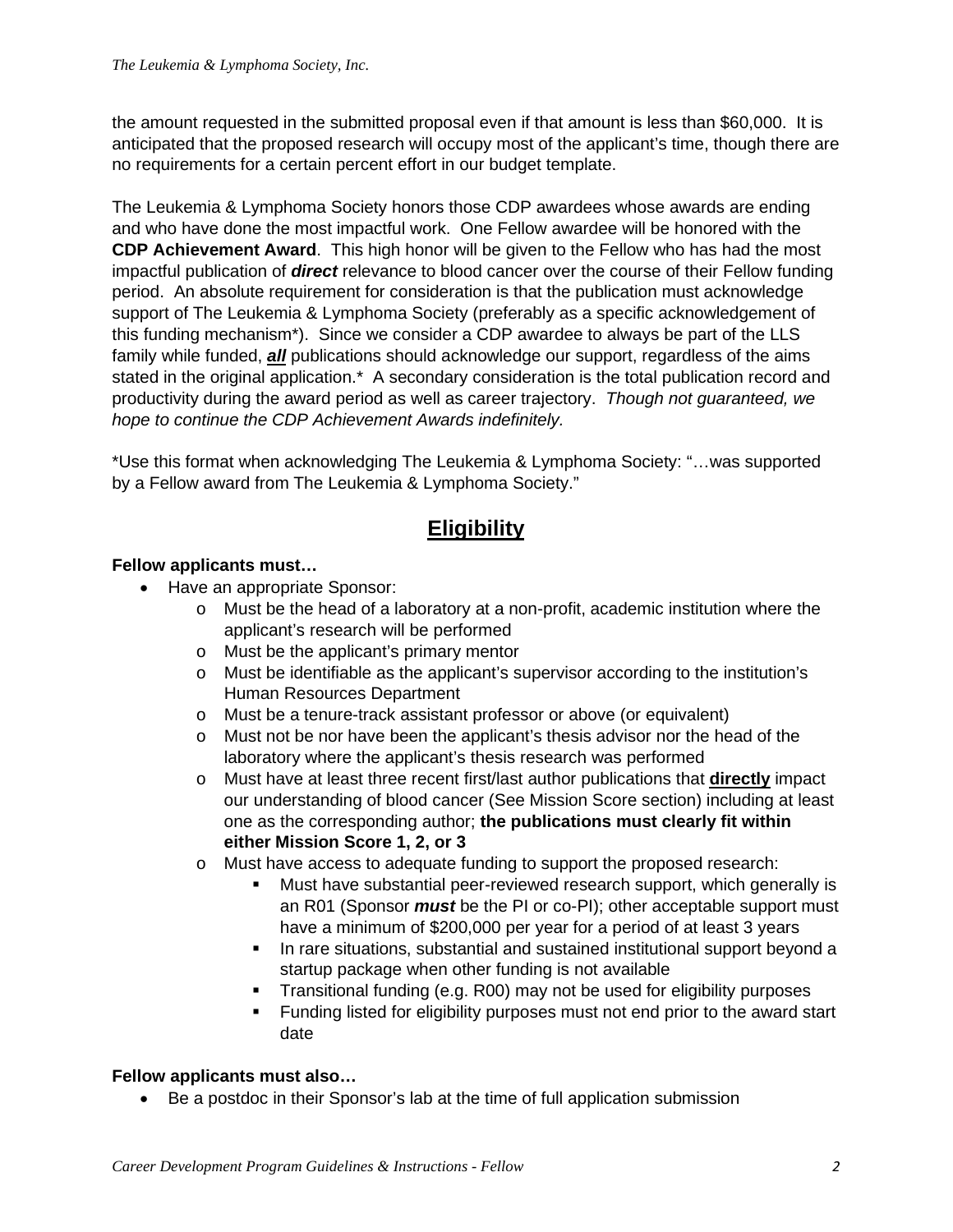- Not be in a graduate program at the award start date
- Have a least one first author, full length (which may include short reports), peerreviewed, primary research publication available on PubMed by the full application due date\* (*Not* including reviews, perspectives, conference/meeting presentations or abstracts, etc.)
- Not have any unexplained gaps in training
- Not have more than 3 years of *total* postdoctoral experience by the award start date (see below for more details)
- Explain all positions and titles from the end of graduate or medical training in the Other Information section of the eligibility template; this is particularly critical for training that does not follow the standard US-based training and for unusual position titles
- Explain, where appropriate, eligibility window extension requests in the Eligibility Window Extension section, which may *only* be used to request expansion of the window of eligibility describing any of the following\*\*:
	- o Dates of parental leave
	- o Dates of military service
	- o Dates related to Visa issues caused by governmental delays

\* Peer reviewed manuscripts that are *fully* accepted by the eligibility due date are acceptable. A copy of the letter from the journal must be provided to LLS by the eligibility due date, and the manuscript must be published online (PubMed and/or on the journal's website) by the full application due date for eligibility to be accepted and for the full application to be reviewed.

\*\* See Pauses to the Eligibility Clock section for complete details

## **Position Title**

The Fellow award is intended for early-stage postdoctoral fellows. Generally, position titles must be "postdoctoral fellow," "fellow," or "instructor." Other titles may be acceptable based on the applicant's institutional rules, as long as the position is equivalent to a mentored postdoctoral fellow/instructor; this position must be explained in the eligibility form. Applicants whose title significantly differs from the above examples must have a letter submitted by the full application deadline explaining the position and the terminology. This letter must come from the appropriate institutional representative that is in a position to explain this (e.g., Human Resources).

#### **Citizenship**

The program welcomes applications worldwide from appropriate academic institutions and investigators of any nationality.

#### **Degree**

Applicants must hold a PhD, MD, DVM, or equivalent degree by the full application due date. Applicants may not be in a degree-granting program at the award start date.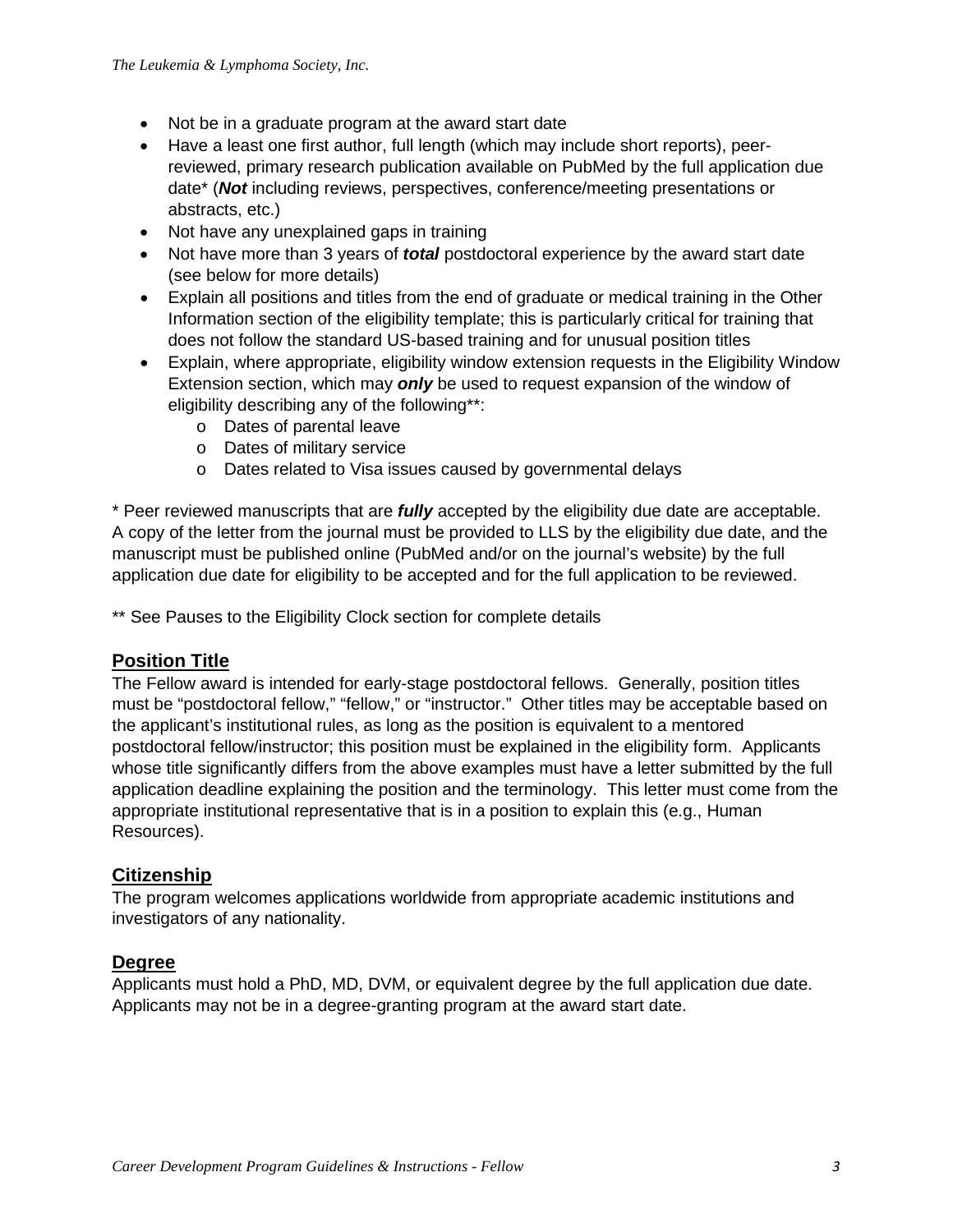# **Eligibility Outline for 2021-2022 Application Cycle**

|                                                                    | <b>Scholar</b>                    | Scholar in<br><b>Clinical</b><br><b>Research</b> | <b>Special</b><br><b>Fellow</b><br>$(2-year)$ | <b>Special</b><br><b>Fellow</b><br>$(3-year)$ | <b>Fellow</b>                     |
|--------------------------------------------------------------------|-----------------------------------|--------------------------------------------------|-----------------------------------------------|-----------------------------------------------|-----------------------------------|
| <b>Degree</b>                                                      | MD, PhD,<br>DVM, or<br>equivalent | MD, PhD,<br>DVM, or<br>equivalent                | MD, PhD,<br>DVM, or<br>equivalent             | MD, PhD,<br>DVM, or<br>equivalent             | MD, PhD,<br>DVM, or<br>equivalent |
| <b>Earliest oral thesis</b><br>defense date                        | N/A                               | N/A                                              | <b>June 30,</b><br>2017                       | <b>June 30,</b><br>2018                       | <b>June 30,</b><br>2019           |
| <b>Most recent oral</b><br>thesis defense date                     | N/A                               | N/A                                              | <b>June 29,</b><br>2018                       | <b>June 29,</b><br>2019                       | Full<br>application<br>due date   |
| <b>Independent faculty</b><br>position required?*                  | Yes                               | Yes                                              | <b>No</b>                                     | <b>No</b>                                     | <b>No</b>                         |
| <b>Earliest start date of</b><br>independent<br>position*          | January 1,<br>2014                | January 1,<br>2012                               | N/A                                           | N/A                                           | N/A                               |
| <b>Most recent start</b><br>date                                   | January 1,<br>2020                | January 1,<br>2018                               | N/A                                           | N/A                                           | N/A                               |
| <b>Applicant R01-level</b><br>funding required?**                  | Yes                               | No***                                            | <b>No</b>                                     | <b>No</b>                                     | <b>No</b>                         |
| <b>Sponsor R01-level</b><br>funding required?***                   | N/A                               | N/A                                              | Yes                                           | Yes                                           | Yes                               |
| At least 1 first<br>author publication<br>required?****            | Yes*****                          | Yes*****                                         | Yes*****                                      | Yes*****                                      | Yes*****                          |
| At least 1<br>corresponding<br>author publication<br>required?**** | Yes*****                          | <b>No</b>                                        | <b>No</b>                                     | <b>No</b>                                     | <b>No</b>                         |

\*Mentored faculty positions (e.g., Instructor) do not count as independent

\*\*See Research Support Requirement section

\*\*\* Funding may come from any source, but must be able to fund the active/proposed studies

\*\*\*\*Full length, primary research publication (no reviews, perspectives, conference/meeting presentations or abstracts)

\*\*\*\*\*Peer reviewed manuscripts that are *fully* accepted by the eligibility due date are acceptable. See Eligibility section.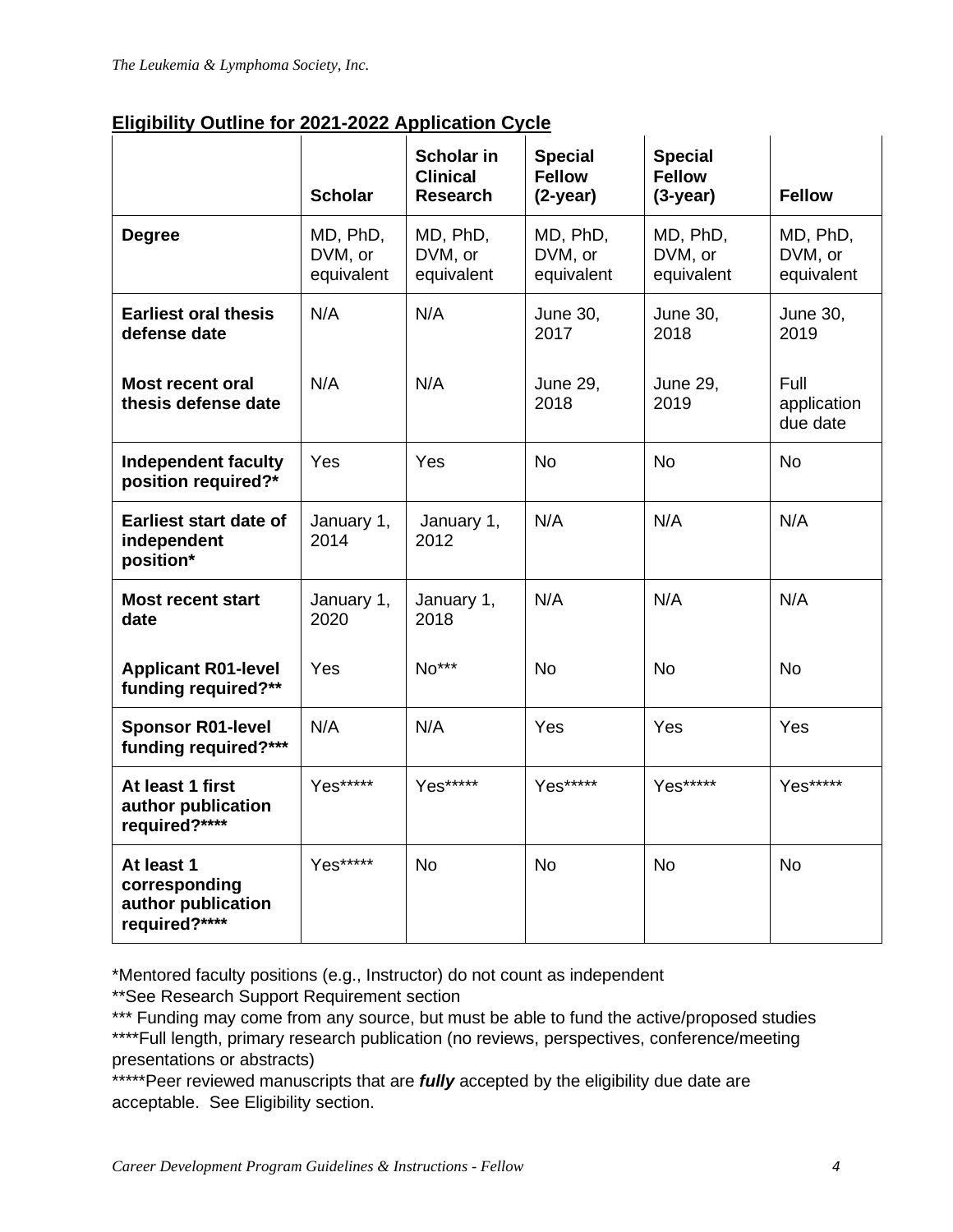#### **Experience/Eligibility Clock**

Applicants must have a *total* of postdoctoral experience that is less than or equal to 3 years by the award start date (see Eligibility Outline table).

For those with only a PhD as their doctoral degree, postdoctoral experience is measured from the oral thesis defense date. When there is no required oral thesis defense, other events signaling the end of graduate training will be considered. In these cases, details must be provided in the Other Information section of the eligibility form. In all cases, but typically after a successful oral thesis defense, LLS starts the eligibility clock as soon as an institution considers a former graduate student as having a PhD.

For those with an MD (or MD/PhD), postdoctoral experience is measured when post-MD *research* training is sustained at greater than 50% of the time. This is generally the 2<sup>nd</sup> or 3<sup>rd</sup> year of the Hem/Onc Fellow period. Time in *clinical* training, where applicable, does not start the eligibility clock.

In rare cases, those with an MD (or MD/PhD) may perform postdoctoral research training after the first doctoral degree but *prior* to starting residency/fellowship clinical training. *This is counted as postdoctoral training for the purposes of this calculation.*

#### *There must be no unexplained gaps in training.*

In some cases, LLS may ask the applicant to provide a letter from any applicable institution confirming date(s).

#### **For all applicants:**

- All postdoctoral research experience is counted against the eligibility clock.
- Time **in** *any* **laboratory as a postdoctoral fellow (or equivalent) is counted; the eligibility clock does** *not* **start with the start date in your current laboratory.**

#### **Pauses to the eligibility clock**

The following events may be used as a pause to the eligibility clock:

- Parental leave
- Military service
- Visa delays that are caused by governmental agencies\*

These events, including dates, must be stated in the Eligibility Window Extension section of the eligibility form. A letter from your current Sponsor or former advisor stating the nature of the leave or Visa delays and the dates should be sent to [researchprograms@lls.org](mailto:researchprograms@lls.org) by the full application deadline.

#### *There are no other acceptable pauses to the eligibility clock.*

The eligibility window extension's purpose is to provide equal opportunity to those whose research is unavoidably delayed. Those on parental leave or fulfilling military service are not performing research. *Some* who are applying for a Visa to do their postdoctoral research in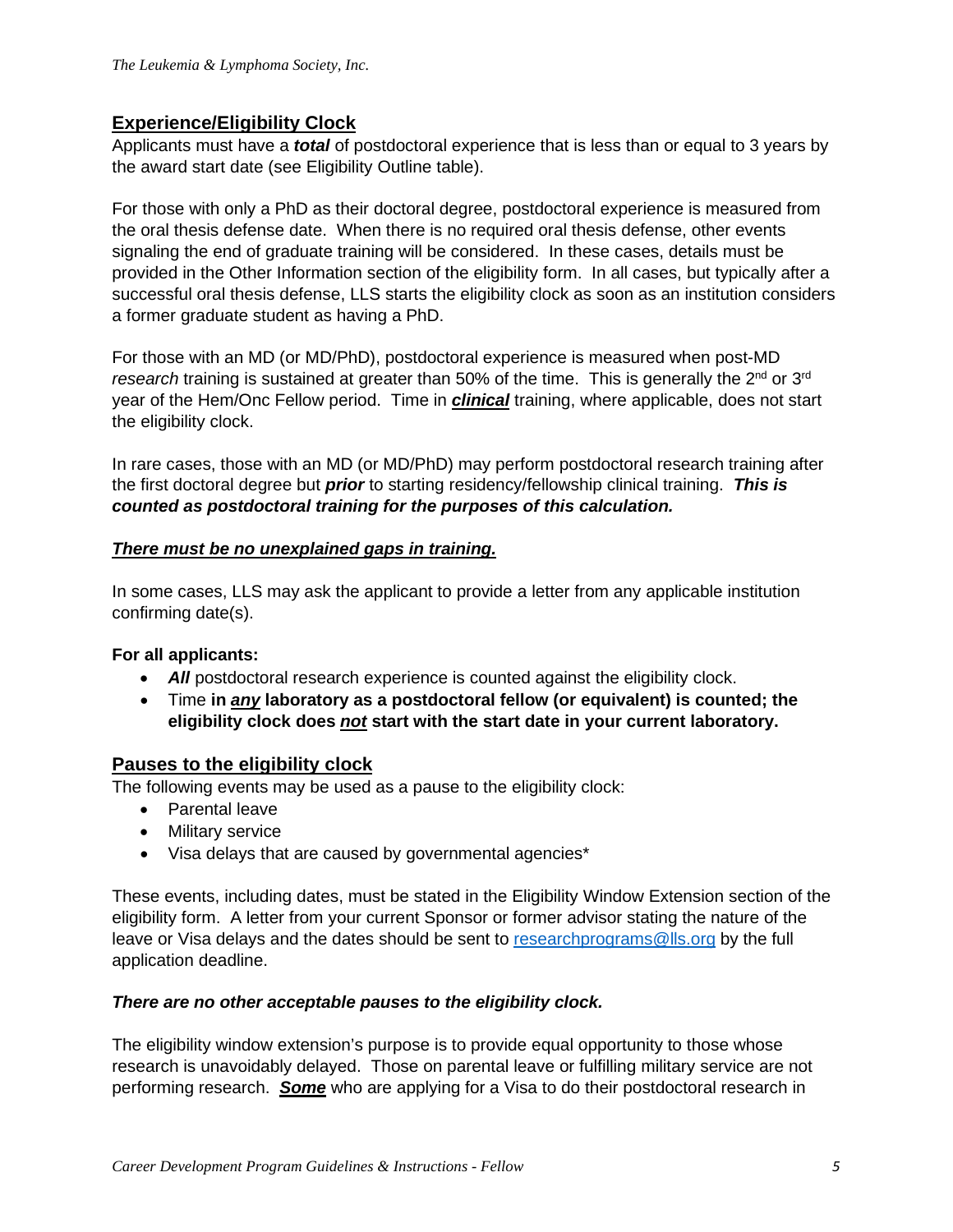another country *may* have a temporary disruption of their research and if so, LLS will consider this using the below guidelines.\*

\*The eligibility window may be extended for unavoidable Visa delays. Those requesting such an extension must abide by these rules:

- The Visa application must have been submitted within 90 calendar days of their oral thesis defense date (or equivalent) or the end of their clinical training.
- Additions to this 90-day rule may be extended for another 90 days under specific circumstances to abide by governmental or institutional rules. The original steps in the Visa application process must be documentable and within the first 90 days mentioned in the first bullet point.
- Documentation is required. This may include documents from the government and the institution, as well as original email correspondence. All documents should be sent as an attachment to [researchprograms@lls.org.](mailto:researchprograms@lls.org)
- Eligibility extensions are not given for Visa applicants who have decided to stay on in their graduate lab for an extended period, nor will extensions be given for those transferring to a second postdoctoral position.

# **Career Trajectory**

LLS encourages applications from Fellow candidates with diverse scientific backgrounds and who wish to pursue a career path that is beneficial to blood cancer patients. The Sponsor letter should detail the training plan for this career path. *Applicants who are not pursuing a career in blood cancer research should not apply.*

# **Institution Affiliation**

Applicants must be affiliated with a non-profit, academic institution at the time funding commences and for the duration of the award.

## **Research Support Requirement**

Fellow Awards generally fund only salary (see the K99 discussion in the Other Career Development Support section for an exception). Applicants must have a Sponsor who is a PI or co-PI on active grant(s) (peer-reviewed, national-level; substantial, multi-year funding\*) to support the research proposed in the application (or related research). Sponsors may have transitional awards, but these awards cannot be used for eligibility purposes. Funding cannot be only startup funds. In rare cases, research support may come from substantial and sustained institutional support beyond a startup package when other funding is not available. This funding must be directly earmarked to the Sponsor and must not be general institutional funds that are divided among multiple faculty. The presence of funding will be assessed at the eligibility phase, while the details of the Mission-relevance of that funding will be assessed after full application submission. In cases where such funding starts after the eligibility due date but by the CDP funding start date, the applicant must send evidence from the funding agency of the award details to [researchprograms@lls.org](mailto:researchprograms@lls.org) (including funding agency, type, award amount, and start date). This must be received by LLS by the full application due date.

\*Funding typically will be an R01. However, funding which is at least \$200,000/year for at least 3 years is sufficient to qualify.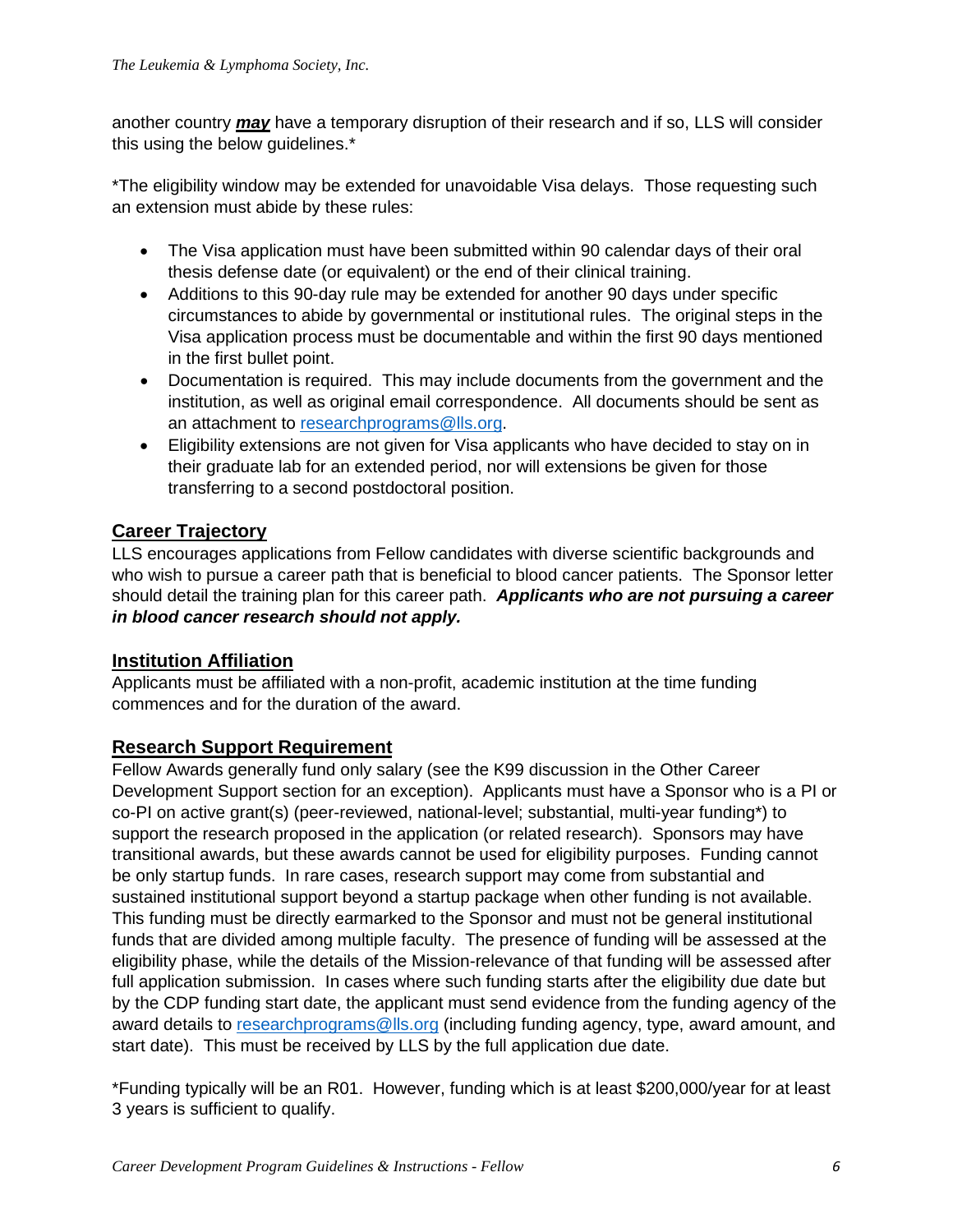#### **Research support that ends prior to the award start date may not be used as evidence of adequate support.**

It is expected that there will be overlap of CDP applications with their Sponsor's currently funded grants. In some circumstances, a Fellow's proposal may have overlap with an application submitted by their Sponsor to LLS during the same application cycle. In these cases, the applicant must show that there is *current* funding to support their research (since CDP is salary only). Though we may consider such proposals, it is likely they will have a higher bar to reach during the review process. Contact [researchprograms@lls.org](mailto:researchprograms@lls.org) for questions about specific proposals.

# **Application Limitations**

Applicants may only submit one application. A Sponsor can only be a Sponsor on one Fellow submission in any given application cycle. A Sponsor may sponsor one Fellow, one Special Fellow, as well as multiple Scholar applicants in each application cycle. There is no limit to the number of applications submitted from a specific institution. It is acceptable for a Sponsor who currently has active Fellow and/or Special Fellow awardees in their lab to sponsor a Fellow applicant during another award cycle. *You are required to coordinate with your Sponsor to be sure that there is only one Fellow application coming from the same lab during this application cycle.*

## **Other Career Development Support**

No other equal or better career development-type award (as measured by the total award amount) may be held at the time of the award start date. If an equal (or better) career development-type award is activated after receiving a Fellow Award, the LLS award must be relinquished. Those who have previously held an equal (or better) career development-type award *may* apply for a CDP Award.

The exception to this rule is when an applicant has a K99 award. Current K99 awardees may apply for a Fellow award, and current Fellow awardees may accept a K99 award and keep the CDP Award, pending LLS approval. Certain information, including the aims of the K99 award, must be provided to LLS to ensure that the K99-funded research is directly relevant to LLS's Mission. Funding may be conditionally approved pending review of publicly available information once the K99 is activated. Funding from the Fellow Award may be used for any purpose related to the CDP application/award, whether it be awardee salary, technician salary, or research supplies, pending LLS approval. Note that the NIH/NCI has its own approval process. It is recommended that Fellow applicants and Fellow awardees notify LLS of any developments in the K99 application process. Contact [researchprograms@lls.org](mailto:researchprograms@lls.org) for questions about LLS's approval process for holding both awards.

If a career development-type award (of lower total value) is held by the applicant, this funding may be held concurrently with the LLS award at LLS's discretion, should the LLS award be funded. In all such cases, the LLS funding may only be used to support the applicant/awardee's salary. In addition, an absolute requirement is that the other funding must support blood cancer research. Funding from organizations that are focused on diseases other than blood cancer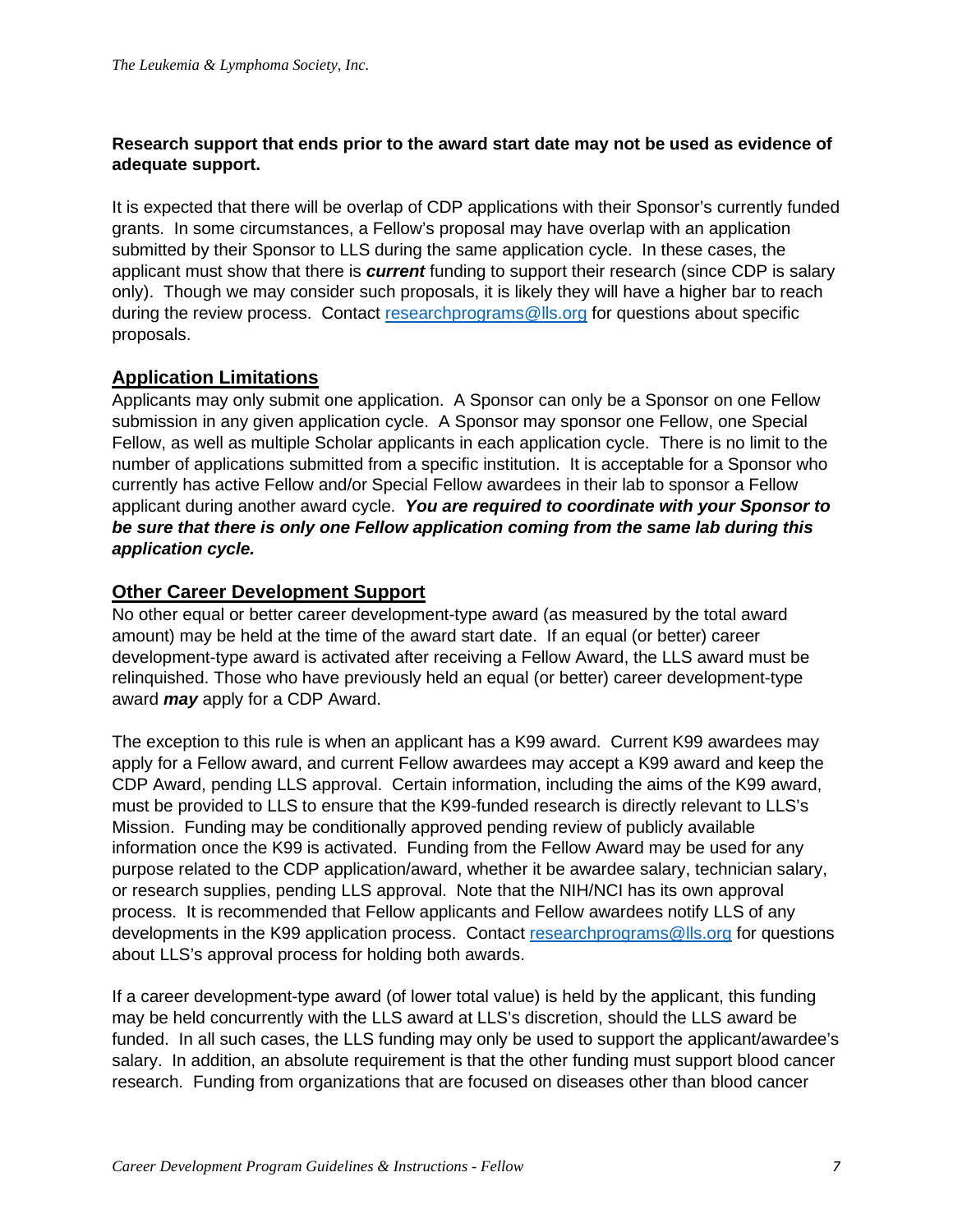may not be held concurrently with the Fellow award. This requirement reflects the necessity that a Fellow's research should be fully (or largely) focused directly on blood cancer.

#### **Transfers**

The application must be designed from the perspective of where the research will be performed. If a transfer to a different lab with a different Sponsor (within the same institution or at another institution) is being considered during the application process, the applicant must submit the application based on work that will be performed in the new laboratory and obtain the appropriate signatures from the new destination. Transfers to a new institution but with the *same* Sponsor are usually acceptable but must be approved by LLS. Transfers may be allowed after the award start date; however, transfers undergo a review, *and thus their approval is not guaranteed.* In addition, the Fellow Award is issued to an individual, and is not transferable to another person. Please notify LLS at least 30 days prior to the transfer date by contacting [researchprograms@lls.org.](mailto:researchprograms@lls.org)

## **Change in Applicant or Awardee's Status**

Applicants who are postdoctoral fellows or mentored faculty (e.g., instructors) are eligible to apply. However, Fellow awardees cannot be independent faculty members and hold the Fellow award. Fellow Awards will not be given to those with independent positions, and those already funded must terminate their award if they transition to independence. LLS must be notified as soon as any change in status is contemplated. LLS reserves the right to require the return of any funds given after the start of an independent position. Any funds dispersed after this change in status making the awardee no longer eligible must be returned to LLS.

# **Mission Relevance**

#### **General**

The purpose of LLS's CDP award mechanism is to support scientists who are pursuing a career in blood cancer research and/or treatment. Thus, the research of the applicant must address questions that are *directly* relevant to hematologic malignancies and/or relevant premalignant conditions/states. Relevance is determined by the experimental approach. The environment to pursue this research program must also be appropriate.

*Correlation of a biological phenomenon with blood cancer is not sufficient evidence of relevance to LLS's Mission unless there are experiments to directly address this correlation.*

*Fellow applicants whose Sponsors do not have an established record of publications and funding demonstrating a commitment to blood cancer research will be disqualified without full review.*

*In prior CDP application cycles, multiple Fellow applicants were eliminated prior to full review for lack of direct blood cancer relevance of their current/proposed research and/or lack of appropriate blood cancer research experience of their Sponsor.*

The proposed experiments must seek to answer questions about blood cancer or normal blood cell function of direct relevance to blood cancer. These experiments must use blood cancer patient samples, blood cancer cell lines, or mouse models appropriate for blood cancer.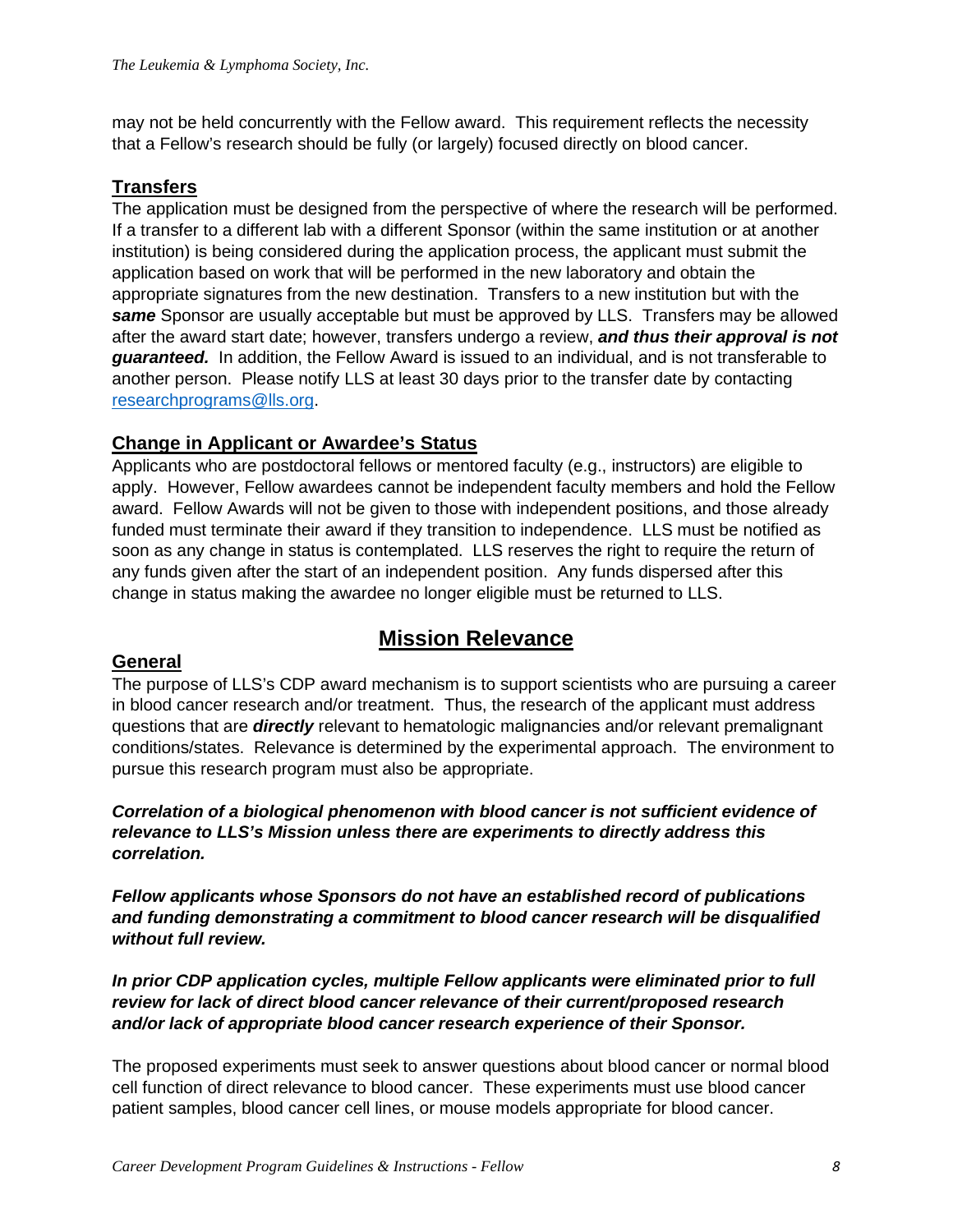Research using other model systems must make it clear why those model systems are being used to address questions of direct relevance to blood cancer and why they are better suited than standard blood cancer models*. The environment and expertise provided by the Sponsor must be appropriate to perform the blood cancer-relevant work.* There must also be funding support for this research (see Research Support Requirement section).

## **Post-Award Adherence to Aims**

CDP Awards are selected in part based on the aims in the application. LLS requires any substantial change to aims of funded awards to be approved by LLS to continue receiving funding. LLS understands that science does not progress in a direct path, and thus minor changes to the aims need not be approved by LLS (but should be indicated in annual progress reports). **Changes to the aims that substantially reduce the impact of the research on LLS's Mission will not be approved and funding may be reduced or eliminated. Changes to aims without prior approval from LLS may also result in elimination of LLS funding.**  Therefore, it is highly recommended that aims in the application be carefully crafted in terms of feasibility and blood cancer relevance, and that they are aims you intend to pursue. Careful consideration of aims during the application process will enhance the ability to modify research directions in a Mission-relevant fashion, should the need arise after funding commences.

*Funded Fellows who do not show evidence of progress on blood cancer-relevant research may be terminated early at LLS's discretion. Progress is evaluated by LLS scientific staff during annual Progress Reports, which may include an analysis of publicly available information regarding publications and meeting presentations.*

## **Key Publications of Sponsor Demonstrating Contributions to Blood Cancer**

Fellow applicants must provide a description of publications that best highlight their Sponsor's contributions to the understanding of blood cancer or normal blood biology having *direct* relevance to blood cancer. **Three publications from the past 10 years must be presented in the full application document**. The Sponsor must have expertise in blood cancer. This information will be used to determine the qualifications of the Sponsor to mentor the applicant's blood cancer-relevant research career.

These publications must:

- directly correlate with Mission Scores of 1, 2, or 3 (see Mission Score section)
- have the Sponsor as the corresponding author on all of these publications; for less experienced Sponsors, the Sponsor must be the corresponding author on at least one publication but then must be first author on the others
- be primary research publications
- be available on PubMed by the full application due date

These publications must not:

- have only an indirect relation or no relation to blood cancer
- be review articles
- be manuscripts that are not available on PubMed on the full application due date

#### **The applicant should get input from the Sponsor, but this section must be written by the applicant.**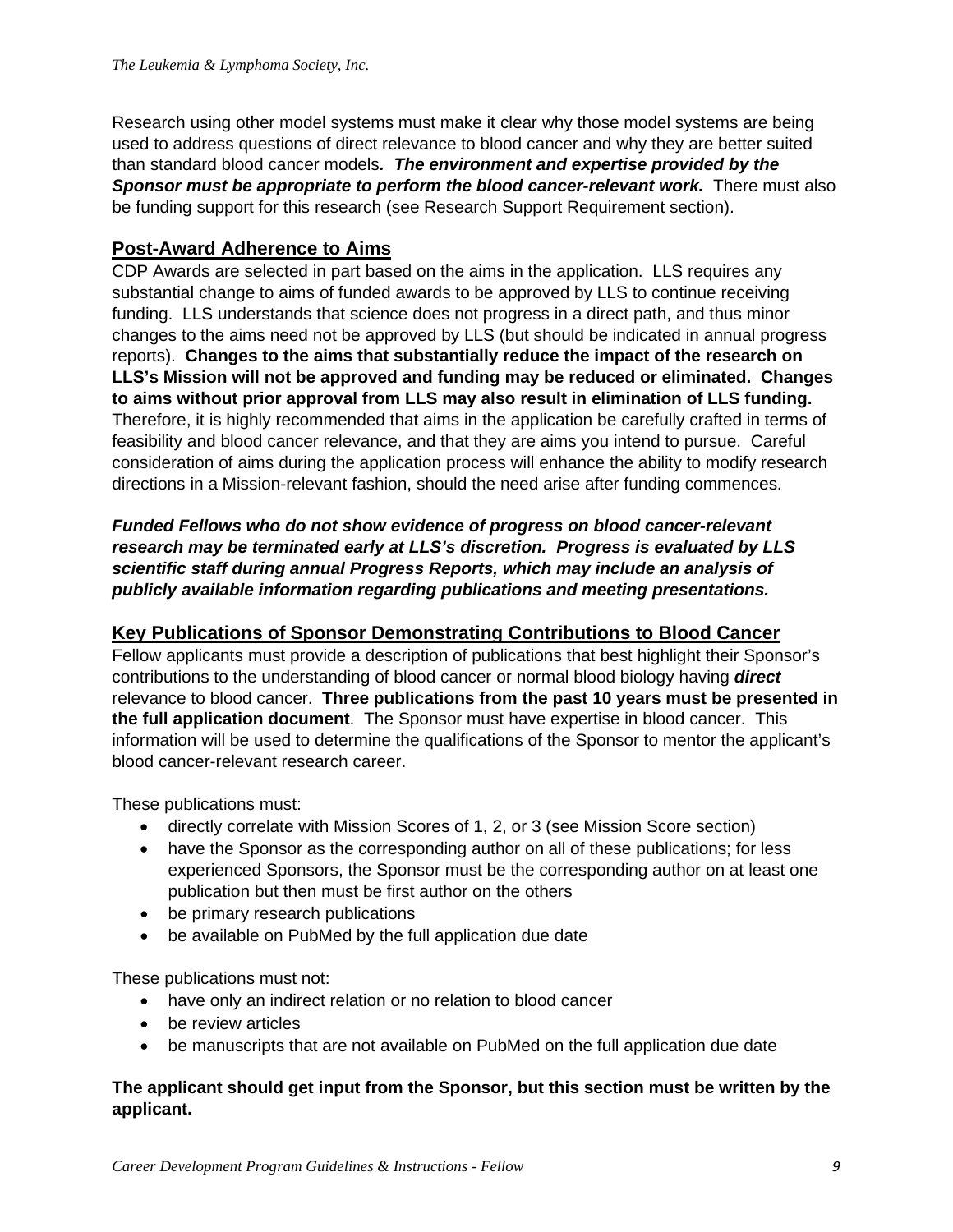# **Review Process & Applicant Notification**

CDP applications are reviewed by an independent, voluntary panel of experts.

Review criteria for **Fellow** applications include:

- *Direct* relevance of proposed research to blood cancer
- Likelihood of the applicant pursuing a career in blood cancer research
- Prior accomplishments of the applicant (*graduate* research of the applicant need *not* be blood cancer-based)
- Qualifications of the Sponsor to mentor the applicant in blood cancer research or normal blood biology that is directly relevant to blood cancer
- Scientific quality of the proposal
- Access to applicable key materials and models, including patient materials, animal models, drugs, etc., to demonstrate feasibility of proposed experiments
- Clarity of presentation
- Clear and robust training plan from the Sponsor

Based on these criteria, the application receives a Priority Score based on the NIH scoring system.

## **Mission Scores**

The applicant also receives a **Mission Score** to measure adherence of the application to LLS's Mission of curing blood cancer. CDP Awards must focus on those questions of *direct* relevance to blood cancer, which may include questions of normal blood biology. *Research on normal blood biology must have a clear relevance to blood cancer.* The Mission Score will be assigned based on the overall focus of the application.

#### *Proposals that do not have clear relevance to blood cancer will be disqualified without full review.*

**Mission Score of 1:** Research that directly investigates the pathogenesis, diagnosis, or treatment of hematologic malignancies and/or relevant premalignant conditions/states. In addition, at least some experiments must include patients, and/or patient materials (including PDX models). In rare cases when patient materials are not obtainable by the scientific community, the most appropriate animal model may be used.

**Mission Score of 2:** Research that directly investigates the pathogenesis, diagnosis, or treatment of hematologic malignancies and/or relevant premalignant conditions/states. In addition, at least some experiments must use blood cancer cell lines and/or animal models of blood cancer.

**Mission Score of 3\*:** Proposal that investigates basic mechanisms directly relevant to normal blood cell development, hematopoietic stem/precursor cell function, or immune responses that are *directly* relevant to blood cancer. These studies must have the intention of improving our understanding of blood cancer and must use appropriate models to understand these mechanisms in blood cells.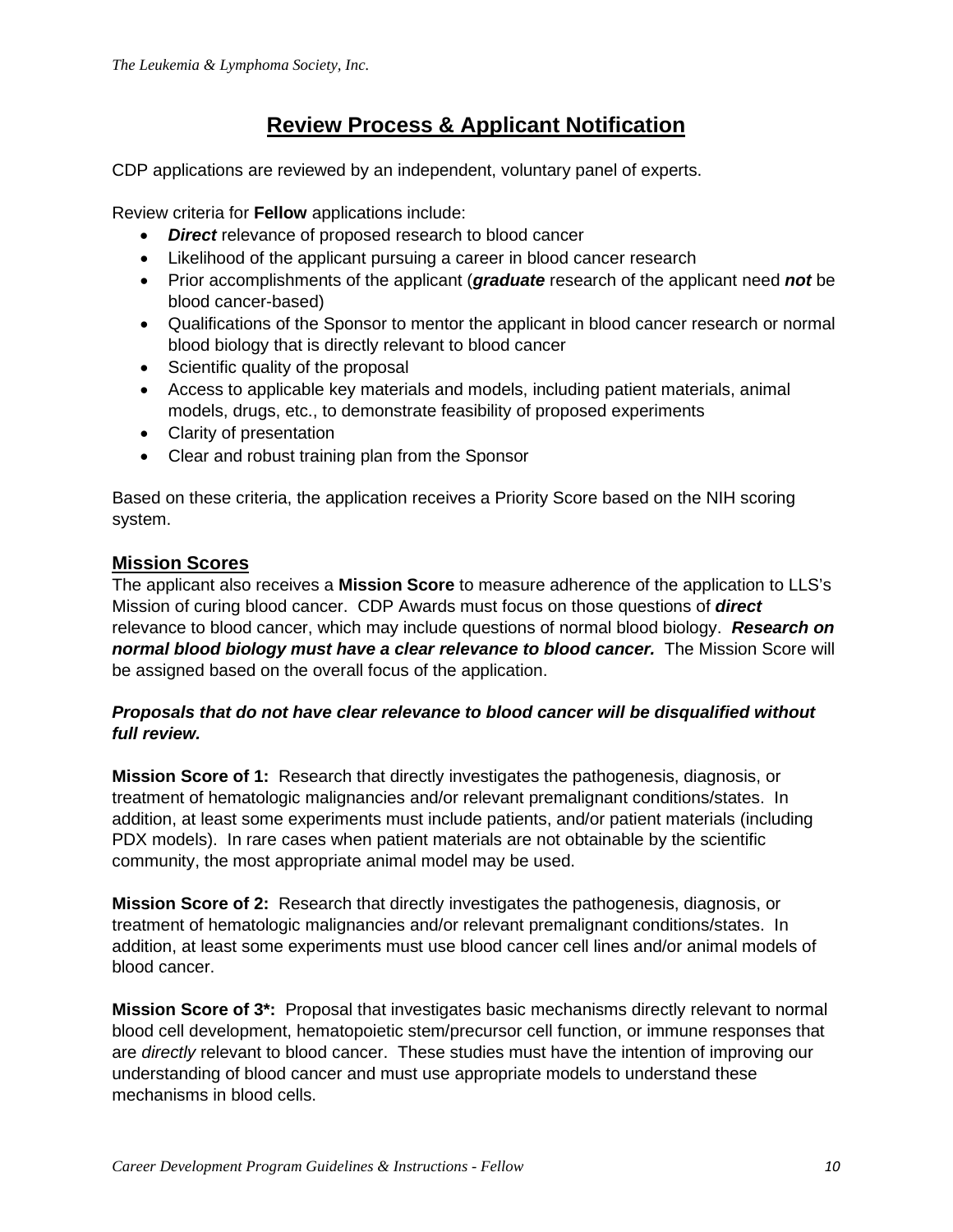**Mission Score of 4\*\*:** Proposal that investigates pathological processes that may be associated with blood cancer. These studies do not have the intention of improving our understanding of blood cancer, nor do they use appropriate models to understand these mechanisms in blood cells.

**Mission Score of 5\*\*:** Proposals that investigate processes not directly associated with blood cancer or normal blood cell development/function.

\*Proposals with a Mission Score of 3 are rare. Investigators interested in biological/pathological processes in blood cancer will generally be actively engaged in research that at least partially qualifies as a Mission Score of 1 or 2.

\*\*Applications with a Mission Score of 4 or 5 will be eliminated without full review.

After the review panel meeting, Mission-relevant applications (Mission Scores 1, 2, and 3) will be rank-ordered based on their Priority Score and those within or near the payline will be presented to LLS's oversight committees for approval. Funding will be based on ranking, Mission Scores, and LLS priorities. Funding status is relayed by email only and is not available by phone. All Priority Scores are confidential and are available only to LLS oversight committees and staff. Brief, anonymous feedback from the review panel may be provided but only when available.

Applicants can see the status of their application on the [LLS Research Portal.](https://lls.fluxx.io/) Up until final decisions are made, the status will be "Under Review." After final decisions are made, the status will either be "Awarded" or "Waitlist" or "Not Funded." Please do not call or email regarding status updates.

| <b>Phase</b>                              | Date                                                                       |
|-------------------------------------------|----------------------------------------------------------------------------|
| Eligibility Phase: open                   | August 16, 2021                                                            |
| <b>Eligibility Phase: close</b>           | November 1, 2021, 3:00 PM (ET)                                             |
| Eligibility determination<br>by LLS staff | Rolling                                                                    |
| Notification of eligibility               | By November 8, 2021<br>(typically within 5 business days after submission) |
| Abstract Phase: open                      | Immediately after eligibility is approved                                  |
| Abstract Phase: close                     | November 15, 2021, 3:00 PM (ET)                                            |

# **Key Dates**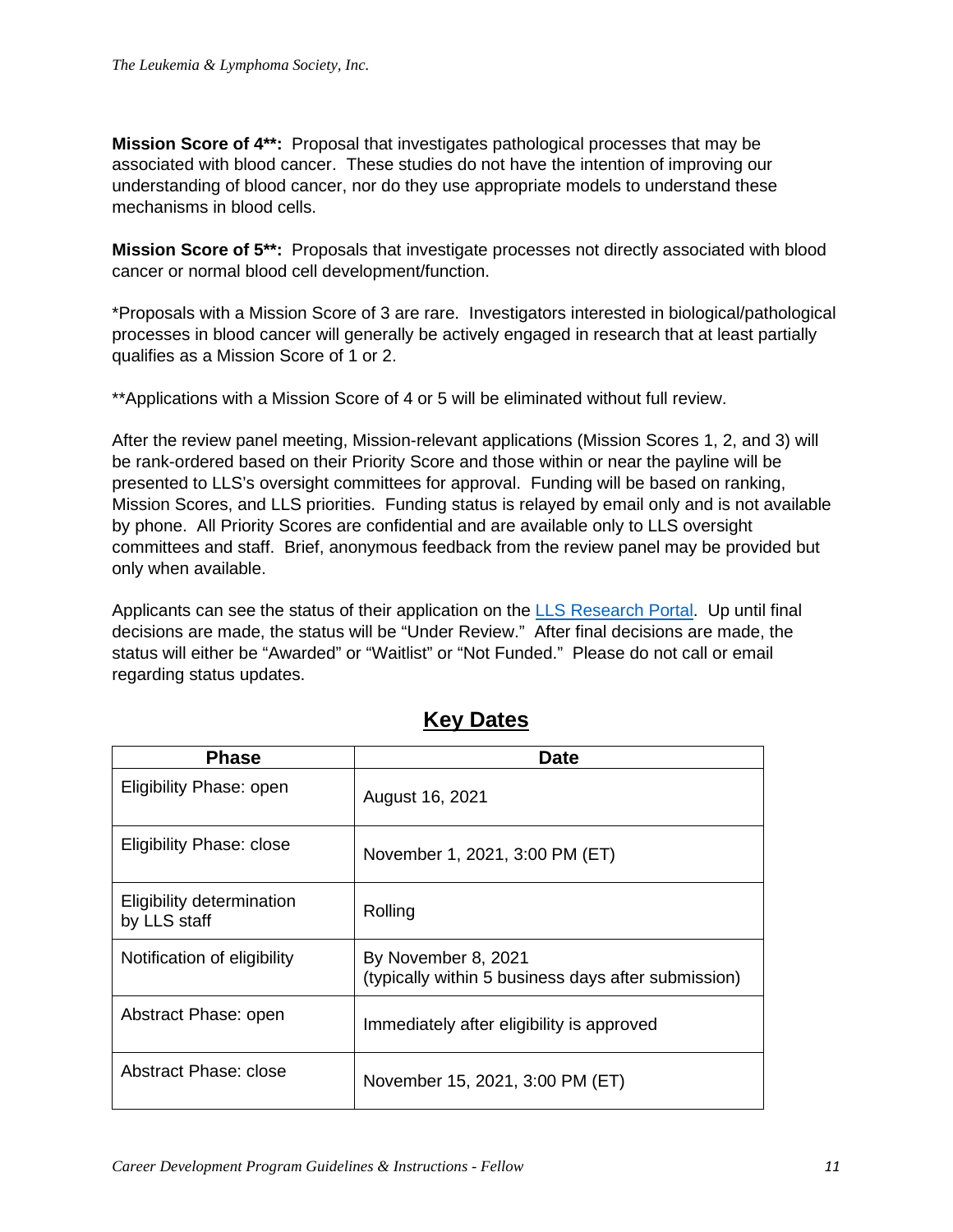| Full Application Phase: open  | Immediately after Abstract Phase submission |
|-------------------------------|---------------------------------------------|
| Reference letters due         | December 17, 2021, 3:00 PM (ET)             |
| Full Application Phase: close | December 17, 2021, 3:00 PM (ET)             |
| Award Notification*           | May 2022                                    |
| <b>Award Start Date</b>       | July 1, 2022                                |

*\*LLS's non-negotiable Grant Agreement Terms & Conditions are available on [www.lls.org.](http://www.lls.org/)* 

**The submission deadlines will be enforced.** Please note that all times are Eastern Time (ET). If any date falls on a weekend or US holiday, the deadline becomes the next business day. **There are no exceptions permitted with our deadlines.**

#### **It is highly recommended that submissions are done the day** *prior* **to the deadline.**

Internet traffic may be slow near the deadline, which may result in difficulties in submission. In addition, LLS's response time to questions may be delayed by the high volume received near the deadline. Therefore, it is imperative that any questions be posed to LLS as far ahead as possible. The [LLS Research Portal](https://lls.fluxx.io/) automatically shuts down submissions after the deadline has passed. **Late submissions due to technical difficulties will not be accepted.** Every year, a few applicants get caught with difficulty near the deadline and some are unable to submit because of these issues. The best way to avoid this problem is to submit every phase well ahead of the deadline.

# **General Application Instructions**

The CDP application process consists of 3 distinct phases: Eligibility\*, Abstract\*, and Full Application.\* Below are step-by-step instructions for applying:

- 1. Read these Guidelines & Instructions in full.
- 2. Log in to the LLS [Research](https://lls.fluxx.io/) Portal [\(https://lls.fluxx.io/\)](https://lls.fluxx.io/) and select Career Development Program. Click "Apply to CDP" to begin the application process (well ahead of the deadline).
	- $\circ$  If you have applied to LLS in the past, you do not need to create a new registration and can log-in with your username (email address associated with your account) and your password. If you forgot your password, simply click the "reset or create password" link and enter your email address. The system will send your username and a link to update your password.
	- o If you are a first time user to the [LLS Research Portal,](https://lls.fluxx.io/) please contact [researchprograms@lls.org](mailto:researchprograms@lls.org) so an account can be created for you.
- 3. Familiarize yourself with the [LLS Research Portal.](https://lls.fluxx.io/)
- 4. Follow the instructions on the [LLS Research Portal](https://lls.fluxx.io/) and this document to complete and submit your Eligibility. Eligibility requires completion of both the web form and the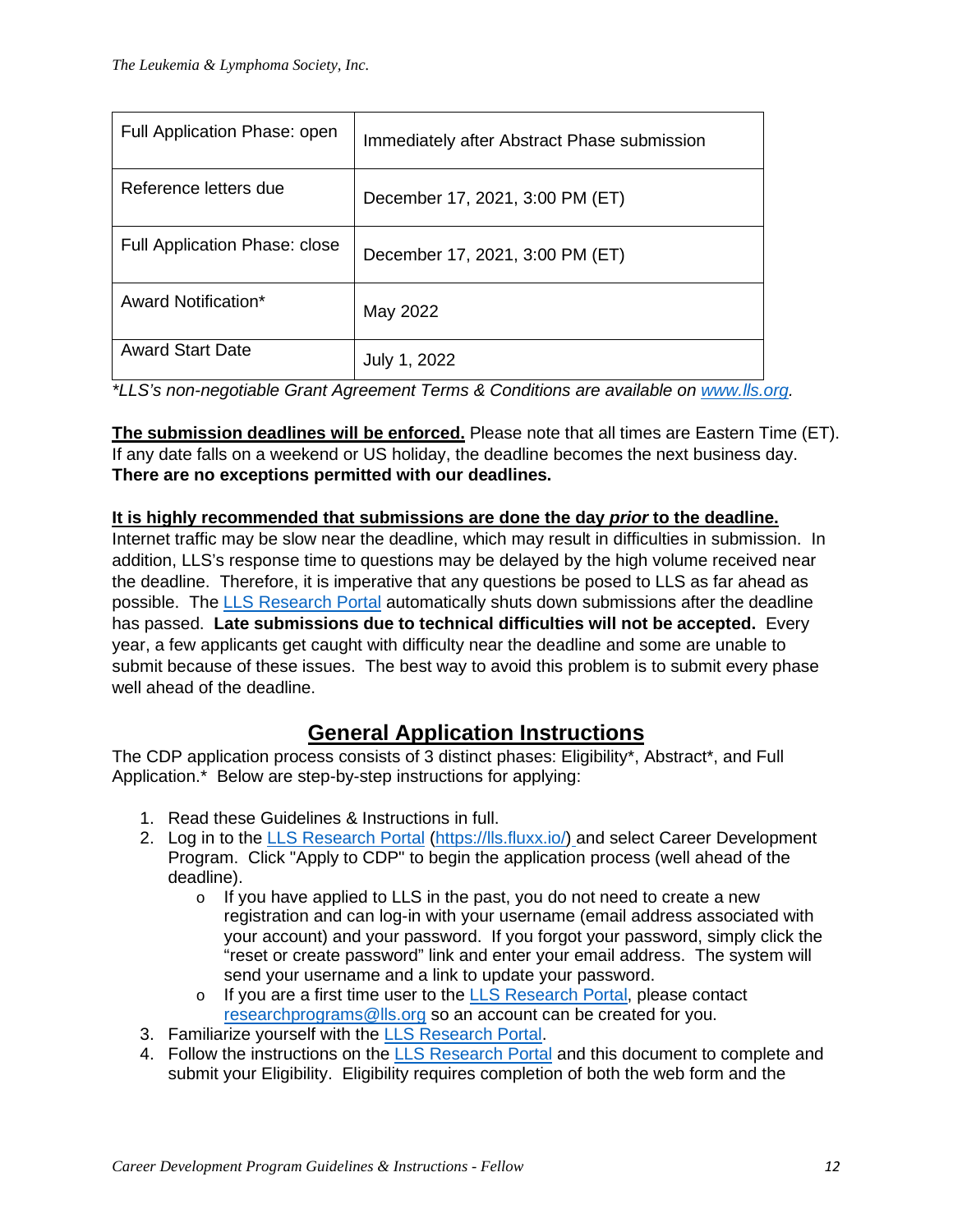current eligibility form, which should be downloaded from the Project Document section of the web form.

- 5. You will receive an email (typically within 5 business days) notifying you of your Eligibility approval status. Once your Eligibility is approved, return to the [LLS Research Portal,](https://lls.fluxx.io/) select "New or Pending" under *Requests* on the left panel and follow the instructions on the site and in this document to submit your Abstract Phase components.
	- o You may be contacted by an LLS staff member if the information provided on your eligibility request suggests that you may be better suited for a different award category.
	- $\circ$  LLS staff will determine eligibility on a rolling basis using the criteria described in this document.
- 6. Reference letter requests are required during the Abstract Phase. Applicants are responsible for making sure that all required reference letters are submitted by their letter-writers by the Full Application deadline.
- 7. Once you have submitted your Abstract Phase information, you may immediately begin the Full Application Phase. Please carefully follow the instructions on the [LLS Research](https://lls.fluxx.io/)  [Portal](https://lls.fluxx.io/) and this document. The Full Application Phase requires completion of both the web form and the current application template, which should be downloaded from the Project Document section of the web form. **Failure to follow all application instructions may result in administrative disqualification of your application.**
	- o Contact [researchprograms@lls.org](mailto:researchprograms@lls.org) with any questions about the application that are not addressed in the [LLS Research Portal](https://lls.fluxx.io/) or this document.
- 8. Submit your Full Application to LLS prior to the Full Application deadline. We strongly recommend submitting well before the deadline, as site traffic on the day of and days leading up to the deadline will be heavy. **There are no extensions permitted to our deadlines.**
- 9. Character limits include spaces. Character and other length limits are strictly enforced on the web form and the uploaded project description template. Font must be Arial 11 pt. **If character limits and font restrictions are not adhered to, or the preset margins are altered, the application may not be reviewed.**
- 10. To create a fair process to all applicants, these Guidelines & Instructions and information on the [LLS Research Portal](https://lls.fluxx.io/) must be followed. *Do not ask for exceptions to these policies, including but not limited to exceptions to deadlines or making corrections to your document past the deadline.*

#### *Carefully check every page of your application prior to submission. You are ultimately responsible for this submission, even if someone else submits on your behalf.*

You may save your work and return to it at any time by clicking "Save." Clicking "Submit" will lock your application and prevent further modification at that stage. Contact [researchprograms@lls.org](mailto:researchprograms@lls.org) if you submit in error (must be at least one hour prior to before the deadline).

At any time during the application process, including after submitting your Full Application, you can check the status of your application by logging in to the [LLS Research Portal,](https://lls.fluxx.io/) selecting your application (under *Requests* in either "New or Pending" or "Submitted"), and referring to the Status in the yellow box at the top of the page.

If you have any technical difficulties with the LLS [Research](https://lls.fluxx.io/) [Portal,](https://lls.fluxx.io/) please contact us at [researchprograms@lls.org.](mailto:researchprograms@lls.org)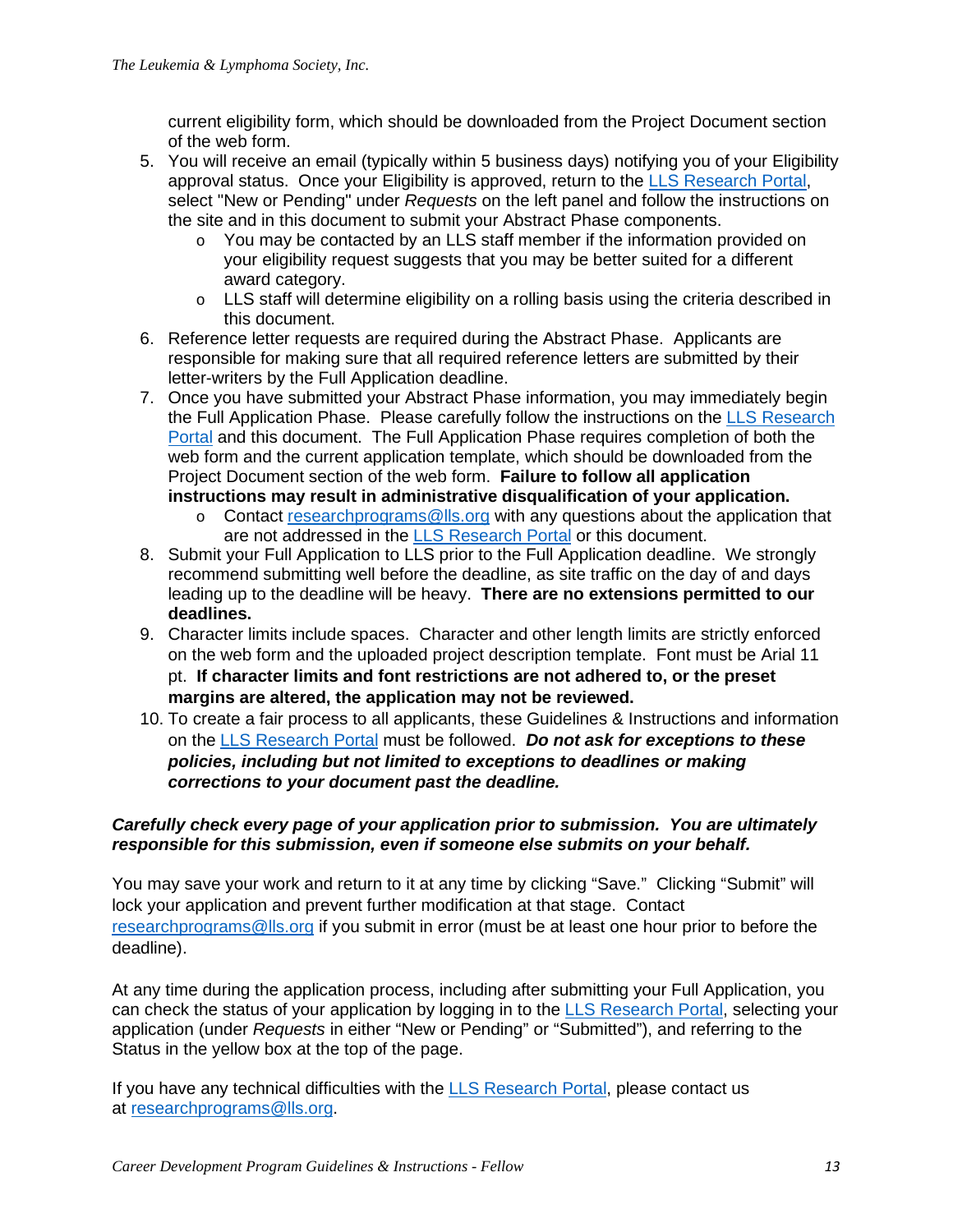\*Information provided at the earlier phases must match that provided at later phases. *Divergence between information provided at the Eligibility and/or Abstract Phases and information provided at the Full Application Phase may result in administrative disqualification; if not disqualified, any divergence may be shared with the review committee.*

# **Detailed Eligibility Phase Instructions**

Applicants may submit Eligibility Phase components upon opening of the program. Most eligibility information will be submitted via upload on the [LLS Research Portal.](https://lls.fluxx.io/) Eligibility will be evaluated by LLS scientific staff on a rolling basis (see the Eligibility Review section below). If eligibility is approved, the applicant may proceed to the next phase of the application process. If eligibility is rejected, the applicant may submit one more time if new information is provided and the eligibility deadline has not passed.

## *All information requested on the eligibility form must be provided.*

#### *Since the applicant and Sponsor must sign the eligibility form prior to uploading, it is highly recommended that this process is started well before the eligibility deadline.*

# **Submission and Confirmation**

You will receive an automated email stating that your information was successfully submitted within 2 business days of submission.If you have not received this email within 2 business days, contact [researchprograms@lls.org.](mailto:researchprograms@lls.org) **It is recommended that you confirm each stage of the application process by checking your application status on the LLS [Research Portal.](https://lls.fluxx.io/)**

# **Eligibility Review**

LLS scientific staff will review eligibility on a rolling basis, and you will generally receive notification within 5 business days. Refer to Key Dates for details. **If you have not received notification within 5 business days, contact** [researchprograms@lls.org.](mailto:researchprograms@lls.org)

If eligibility is accepted, you will have access to the Abstract Phase.

During the Eligibility Phase, the applicant should carefully consider who will write reference letters on their behalf and alert them of the due date for these letters (See Reference Letters subsection in the Detailed Abstract Phase Instructions). Letters submitted past the deadline will not be accepted. It is therefore beneficial to have a backup letter-writer in case one of your original writers is not able to submit on time.

# **Detailed Abstract Phase Instructions**

There are two main aspects of the Abstract Phase:

- Reference Letters
- Project Information

The reference letter information can be added as soon as the application moves to the Abstract Phase. It is recommended to complete the reference letters information before starting the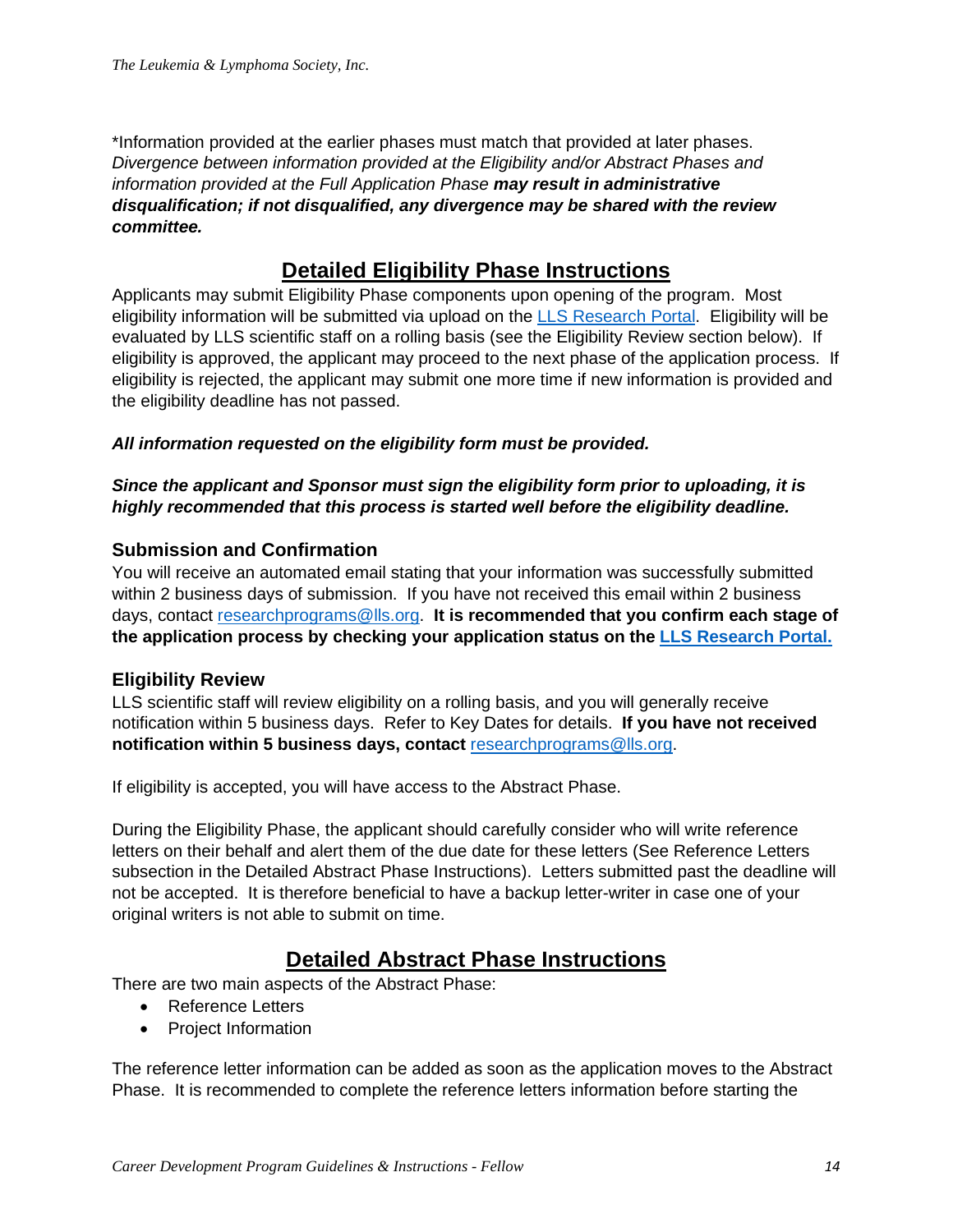Project Information components, so that the writers get their submission instructions early (more details are found in the next section). Completion of the reference letters section by the applicant must happen prior to final submission of all Abstract Phase components.

#### **Reference Letters**

The applicant must have reference letters submitted on their behalf. These letters must be submitted directly by the letter-writers to the [LLS Research Portal.](https://lls.fluxx.io/) (See Initiating Blind Reference Letters below).

**It is the responsibility of the applicant to ensure that the letters are submitted in the [LLS](https://lls.fluxx.io/)  [Research Portal](https://lls.fluxx.io/) and received by the deadline. Letters received by LLS after the deadline will not be accepted.**

*If there are not at least 3 letters of reference received by the full application deadline, the application will be administratively disqualified*.

#### **Reference Letter Policies**

- Three letters are required
- It is beneficial to have a backup letter-writer in case one of your original writers is not able to submit on time
- No more than four letters will be accepted
- Though not required, it is beneficial to have two of the letters coming from outside your institution
- Letters are blinded to the applicant and must be uploaded directly by the writer
- **The Sponsor Letter is separate from the reference letters and therefore is** *not* **considered one of the three reference letters; Sponsor information should not be provided in the reference letters section on the [LLS Research Portal](https://lls.fluxx.io/) (see Sponsor Letter section)**

#### **Initiating Blind Reference Letters**

During the Abstract Phase, the applicant must contact those who will write their reference letters.

A section called "Request Blind Reference Letters" is available on the [LLS Research Portal](https://lls.fluxx.io/) during the Abstract Phase. For each letter-writer, press the green "+" button on the right side. A pop-up window will appear. Copy and paste the first name, last name, and email address of the letter-writer into the designated spaces. After adding this information press "Create Recommendation." The pop-up will disappear, and an email will be automatically sent to the letter-writer. The email will contain a unique link that allows the writer to directly upload the letter to the [LLS Research Portal.](https://lls.fluxx.io/) This process is repeated for each of the letter-writers.

The email may end up in the letter-writer's spam. Therefore, after the letter-writer's information is added in the [LLS Research Portal,](https://lls.fluxx.io/) **it is critical for the applicant to follow up with each writer to be sure they received the email.** If they have not received this email within 2 business days, email [researchprograms@lls.org,](mailto:researchprograms@lls.org) and the link will be re-sent to them.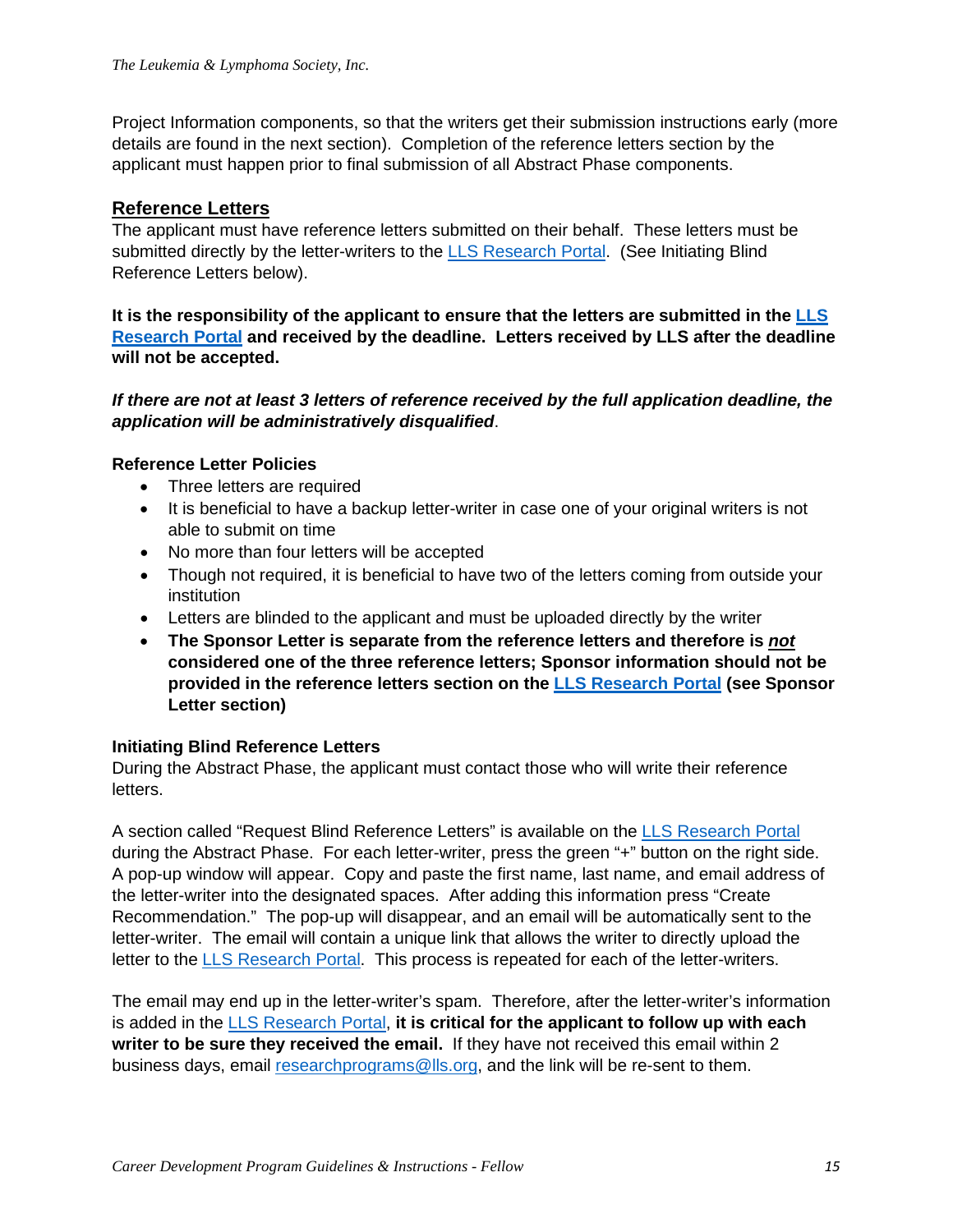The letters will not be viewable by the applicant. However, the applicant can view reference letter status on the [LLS Research Portal.](https://lls.fluxx.io/) Prior to each letter's submission, a note will be visible to the applicant indicating that no letter is uploaded. After the letter is uploaded, this note will change to indicate that the letter has been submitted.

## **Project Information**

Provide the following after completing the initiation of blind reference letters. All information provided here must remain consistent in the full application. *Significant divergence between information in this section and in the full application may negatively affect your funding chances.* Examples of significant divergence include stating that the specific disease focus is CLL when your actual focus is normal myeloid development or stating that your model systems include patient samples, but your full application indicates no patient samples (or access to patient samples).

#### **Title**

This will be the same title that you must use for the full application. Limited to 150 characters (including spaces).

Provide the following details that form the basis of your research. Only state information that you will *directly* be studying in your research. Do not state information here that is not directly applicable to your experimental approach. This information must reflect what will be in your full application; significant divergence may negatively affect your funding chances.

#### • **Disease or Subject Focus**

Indicate the disease or subject that directly forms the basis of your experiments (e.g. AML, stem cell transplant, etc.). Limited to 75 characters (including spaces).

#### • **Technological Approaches**

Indicate the overall technological approaches used in your experiments (e.g. next-generation sequencing, crystallography, etc.). Limited to 75 characters (including spaces).

#### • **Model System(s)**

Indicate the model systems used in your experiments (e.g. cell lines, mouse models, patient samples, etc.). Limited to 75 characters (including spaces). (Do *not* indicate patient samples if you will not likely be using these in your experiments).

#### **Summary**

For funded applications, we post awardee information on our website. Together with the applicant's biographical information, there is a short summary of the applicant's research. From there, a reader may choose to look at the longer lay abstract. Therefore, please provide a 3-5 sentence summary describing your work. The total of all sentences should be no more than 500 characters including spaces). Use this guide to structure the short paragraph:

- Overall question/focus of your research (1 sentence)
- High-level approach you will use to address this question (1 to 2 sentences)
- Outcome/goal of your research (1 to 2 sentences)

The overall goal is to provide a succinct overview of your research.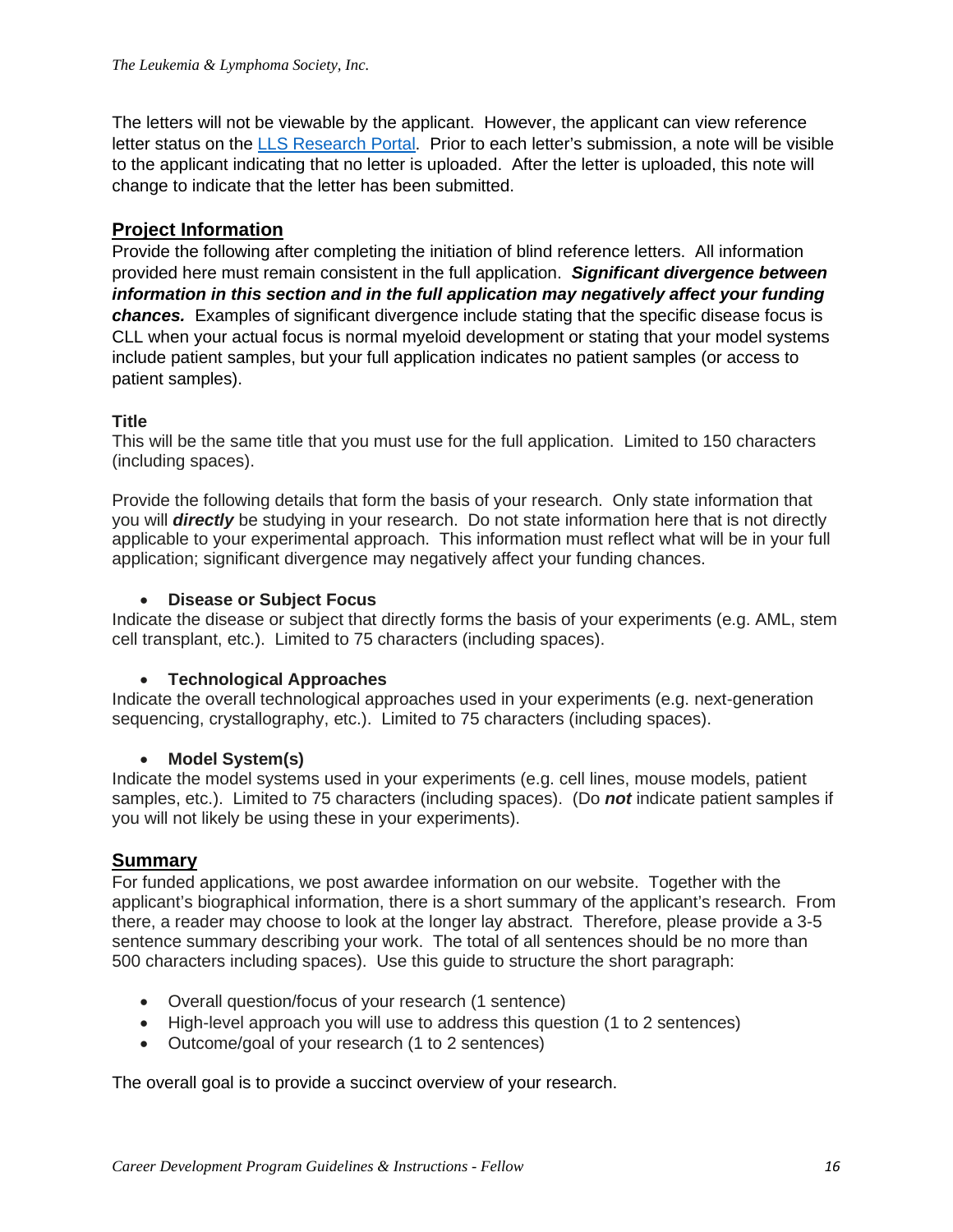## **Brief Biography**

A brief biography written for a lay audience. Approximately 1,000 characters including spaces.

## **Lay Abstract**

The lay abstract should clearly state the relevance to blood cancer and describe your current/proposed research, including problem/question to be addressed, specific aims, and anticipated results using non-technical language that can be easily understood by the lay community. Scientific/Greek characters or symbols must not be used. The lay abstract is essential for LLS to continue successful fundraising to support our current and future grantees, including the later year(s) of *your* award, should it be funded. Thus, we require a well-written lay abstract, with sufficient detail and suitable language for non-scientists. Be aware of your confidential information, as the lay abstract will be shared with others. **2,000 character minimum and 2,500 characters maximum including spaces.**

#### **Helpful hints:**

- Limit the use of scientific terms that are specific to your field.
- When specific scientific terms are necessary, be sure to include a brief definition. o When in doubt, err on the side of over-explaining.
- Avoid using too many acronyms and always define acronyms before using (except for common acronyms like "DNA").

Use the following list of questions as a guide for creating your Lay Abstract:

- What is the overall problem?
- What is the specific goal of your project? How does if fit into the overall problem?
- What is unique about *your* research? You must describe the specifics of your research and approach while avoiding being overly generalized/generic.
- What will be the indicators for success in this project?
- What will be the next steps for this project beyond your current specific aims?
- How will this benefit blood cancer patients now or in the future? **If your research is distant from the clinic, it is critical to make the connection between your research and the benefit to** *blood cancer patients* **in the future.**

#### **Scientific Abstract**

The scientific abstract should accurately reflect your research (current/proposed). Though putting your research in a broader context may be useful, it is also important to avoid overstating your research beyond the research you are actually doing. Do not use disease names or other terms that are not directly relevant to your research. **1,500 characters maximum including spaces.**

#### **Submission and Confirmation**

After clicking the "Submit" button, you will receive an automated email within 2 business days stating that your information was successfully submitted. If you do not receive this email confirmation, contact [researchprograms@lls.org.](mailto:researchprograms@lls.org)

Immediately after Abstract Phase submission, you will have access to the Full Application Phase and may proceed with the application.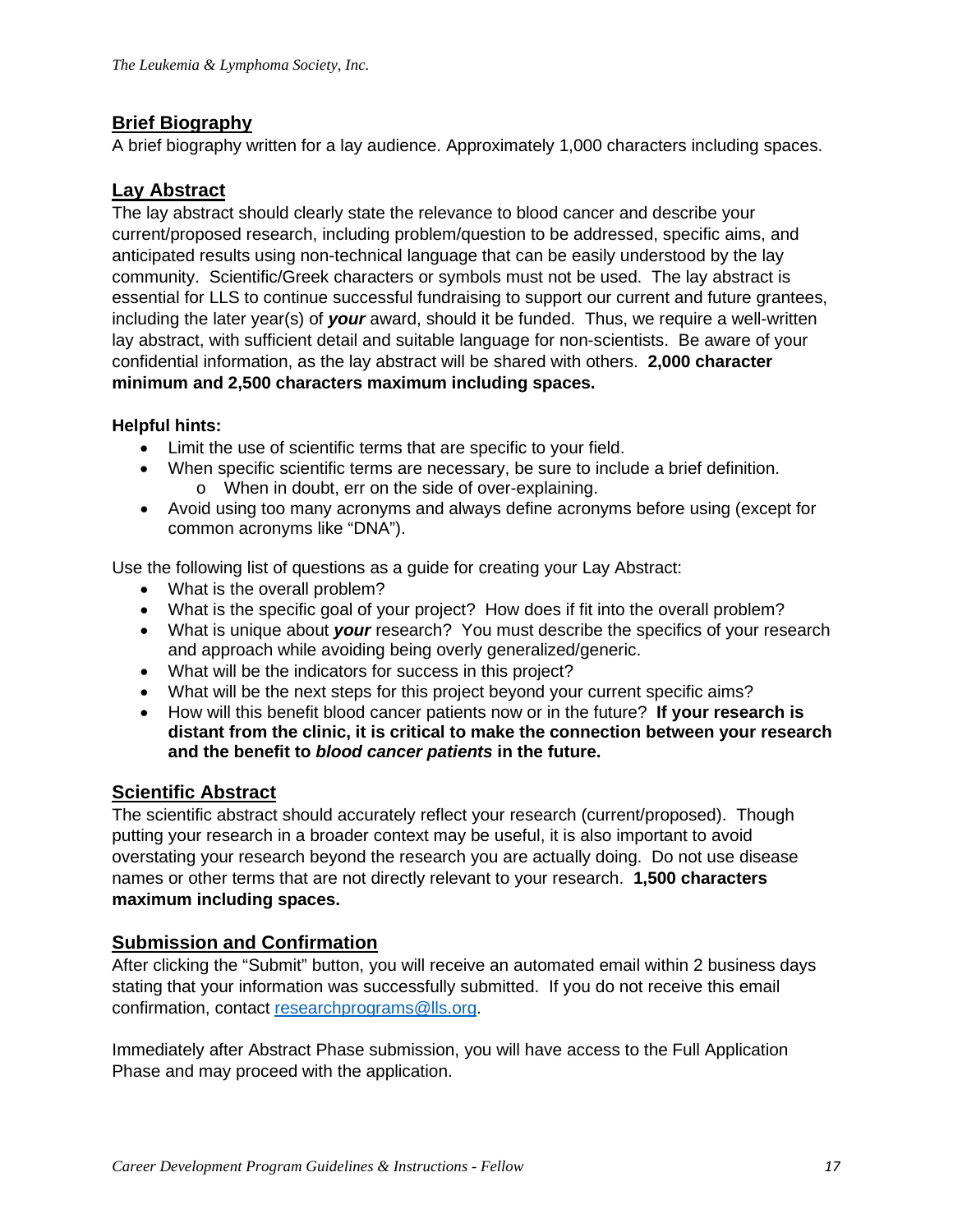## **Changes**

Information collected in the Abstract Phase will automatically populate fields in the Full Application Phase. Changes may be made with LLS approval if requested prior to the Full Application Phase deadline. Email [researchprograms@lls.org](mailto:researchprograms@lls.org) requesting any change and identify the elements to be changed. No changes may be made after the Full Application Phase deadline has passed. Abstract Phase components must accurately reflect the focus of the full application. Furthermore, the exact wording of the summary and abstracts must be provided in the full application. **Failure to follow these policies may result in disqualification of the application.** See the first paragraph in the Project Information section above.

At this stage, the applicant should follow up with those chosen to write reference letters to remind them of the upcoming deadline for letter submission.

# **Detailed Full Application Phase Instructions**

Some sections of the full application will carry through from the Abstract Phase. Information that carries through must not be modified; changes made to the Abstract Phase components after the Abstract Phase deadline without LLS approval may result in administrative disqualification of the full application. The remainder of the full application consists of web form components and elements to be uploaded as a *single PDF*.

#### **Failure to submit as a single PDF in the order described on the template may result in disqualification of the application.**

Two sections are required in the uploaded PDF:

- Section 1: Project Description Template
- Section 2: Attachments

# **Section 1: Project Description Template**

(Downloaded from the [LLS Research Portal\)](https://lls.fluxx.io/)

The template consists of the following required elements. You will find detailed instructions for each element on the full application template. Please ensure that you provide all requested information. If you have any questions regarding these elements, please contact [researchprograms@lls.org.](mailto:researchprograms@lls.org) **No information may be attached to the beginning of this template; such added information may result in administrative disqualification of the application.**

Use Arial 11pt. font for all sections, including figures. It is best to have a figure legend as a text box separate from the figure. Should you choose to have the figure legend as part of the figure, be aware that shrinking the figure may make the font size appear smaller than Arial 11 pt. *Should any font appear to be smaller than Arial 11 pt., the application may be administratively disqualified without review.* Disqualification may be more likely when the text looks obviously small, and/or if there are many characters in the text. Smaller font may make it harder for the reviewer to read the figure text, which may negatively affect their review of your application. It may also unfairly provide you the opportunity to increase the amount of information in your application.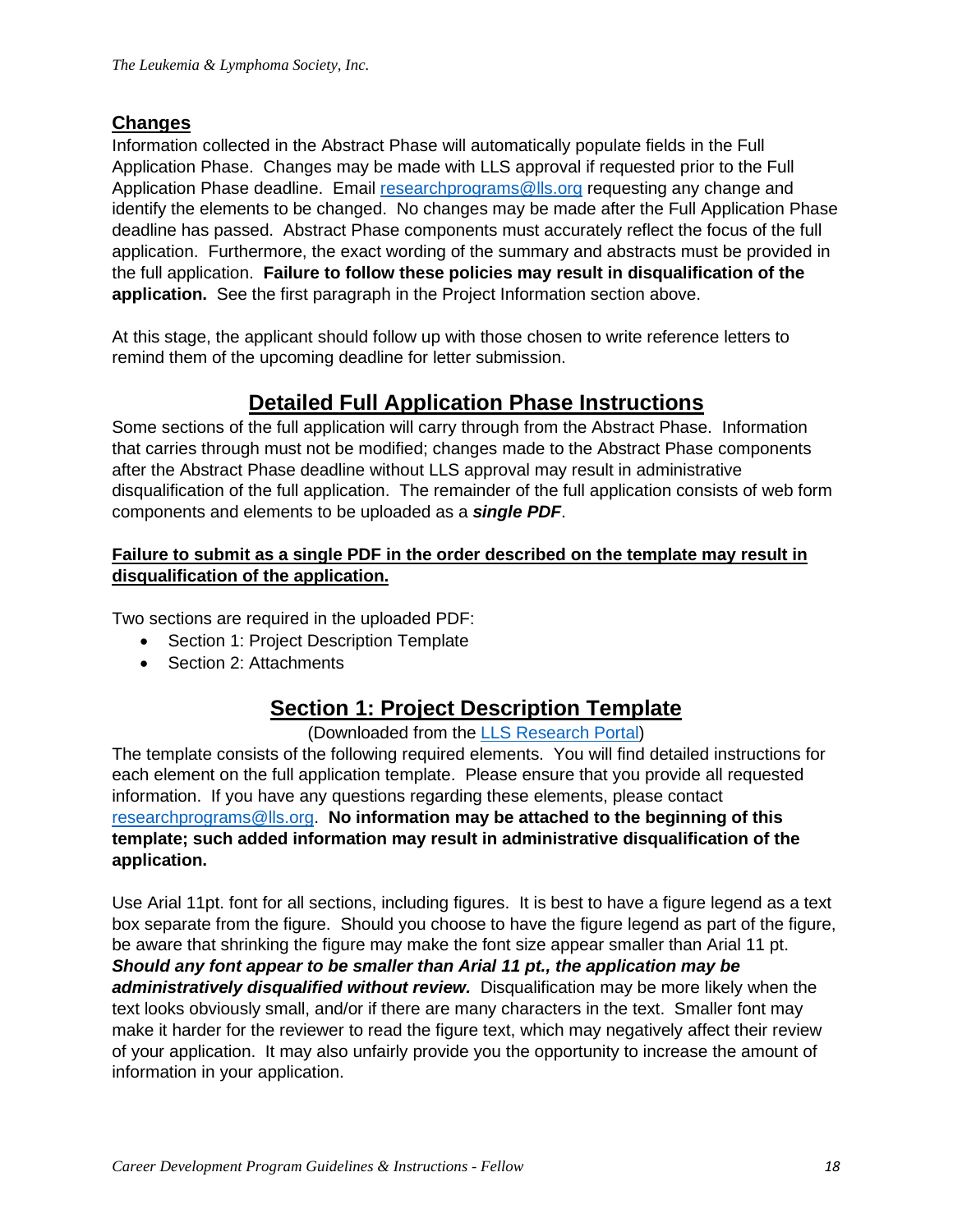- o **Applicant and Project Information:** Provide Applicant and Sponsor Names and Institution, Project Title, Summary, and Scientific and Lay Abstracts. **Note**: The title, summary, and abstracts must be copied directly from the Abstract Phase.
- o **Career Development as a Blood Cancer Researcher:** Describe your training history, current project, and current training environment. Describe how these are providing you with appropriate training to be a blood cancer researcher.
- o **Key Publications of Sponsor Demonstrating Blood Cancer Contributions:** *Carefully re-read the Mission Relevance and Mission Score sections of this document before proceeding.* Describe 3 primary research publications from the past 10 years that best demonstrate your Sponsor's contributions to the understanding of blood cancer following the guidance in the template. Your Sponsor must generally be corresponding author on all, but for less experienced Sponsors, the Sponsor must be the corresponding author on at least one publication but then must be first author on the others.
- o **Mission Score of Proposed Research:**
	- Provide a Mission Score for each aim, followed by a brief description of the rationale for this assignment. *The Mission Scores must directly reflect the Mission Score wording (and intent) in the Mission Score section* **of this document; Mission Scores must be assigned based on the major focus of that aim.** Follow this with an overall Mission Score, which is based on the overall focus of the application. Generally, the lowest Mission Score of the aims will correspond to the overall Mission Score. However, there needs to be a clear rationale for how the aims integrate to provide that overall Mission Score. For example, an aim focused on gene expression analysis in human clinical trial patient samples will give that aim a Mission Score of 1. (e.g., "Gene expression analysis of venetoclax-treated CLL patient samples from clinical trial [NCT number]" would be a sufficient explanation for a Mission Score of 1 for an aim). If the other aims have a Mission Score of 2, and all aims are well-integrated in a logical, scientific fashion, then the overall Mission Score will be 1. For a different example, if two aims use blood cancer cell lines and a third aim uses patient samples for most of that aim, the Mission Score will be 2 for the first two aims and 1 for the third aim. The overall Mission Score will be 1. However, if most of the aims are focused on blood cancer cell lines but there is only a sentence or two describing how results will be verified in patient samples, the Mission Score will be 2.
	- The applicant-derived Mission Score will be a significant part of the review process. LLS scientific staff and the review panel will provide the final Mission Score. As long as the applicant provides a reasonable scientific explanation for the Mission Score, divergence between the LLS/reviewer-derived and the applicant-derived Mission Score will be considered a difference in opinion that will not negatively affect your application. However, divergence that is not supported by a logical scientific explanation will negatively affect your application.
- o **Previous CDP Applications (if applicable):** If you have previously submitted a CDP application that was not funded, briefly describe what has changed from that application. Your prior application may be shared with the current review committee.
- o **Description of Models, Reagents, and Trials:** Provide information on the models, reagents, and trials described in your project description. This provides reviewers with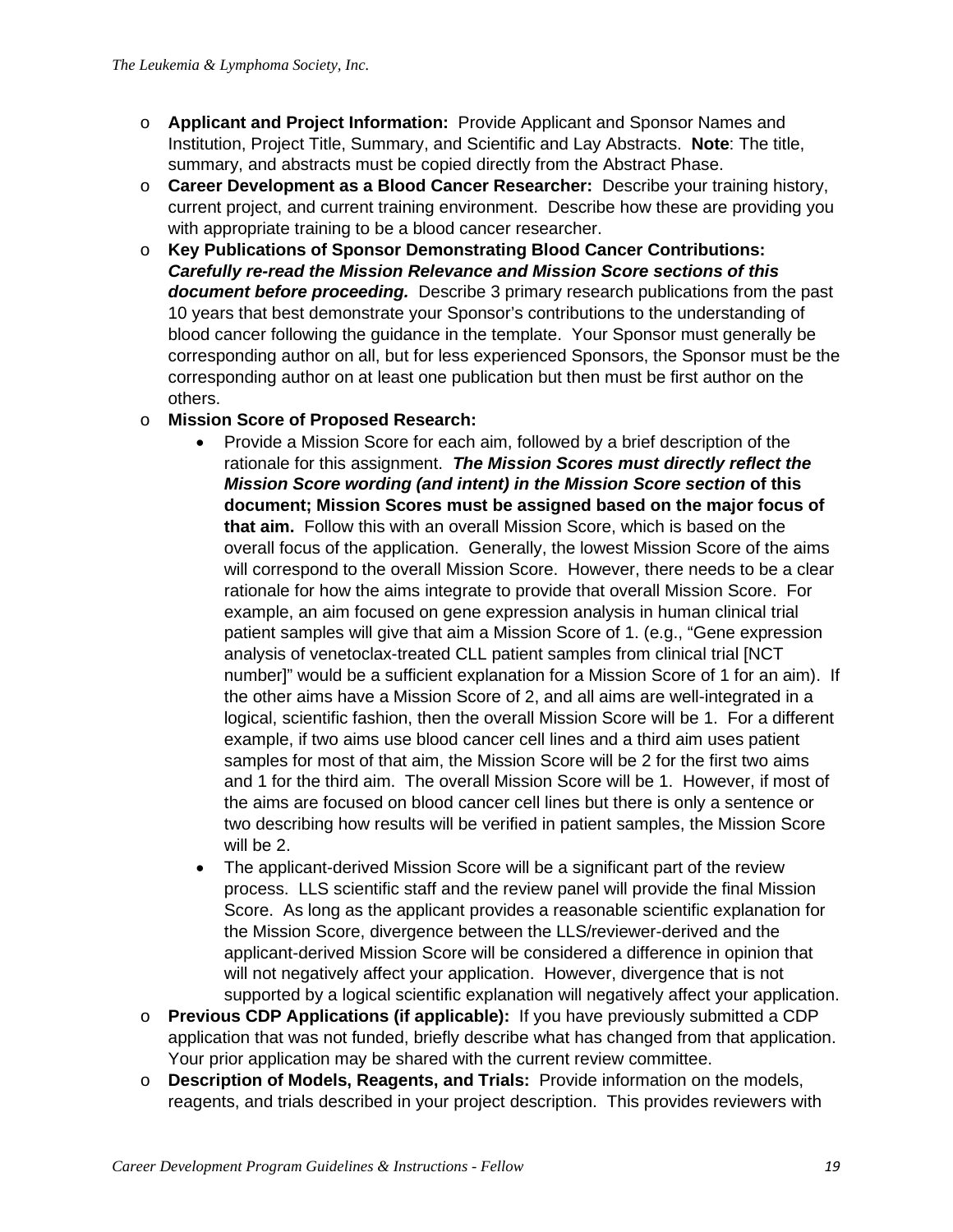an easily accessible reference source and demonstrates feasibility of your research plans.

- o **Graphical Abstract:** Provide up to two graphical abstracts to describe some aspect of your research, such as signaling pathways, overall approach, etc. This provides reviewers (and others) with a quick overview of your research. This is similar to the graphical abstract in a Cancer Cell paper. Graphical abstracts must not be professionally developed. They must be developed primarily by the applicant using tools readily available in a typical lab (e.g., PowerPoint, Photoshop, Adobe Illustrator, BioRender, etc.). You will be judged on your ability to convey information in a simple manner, but you will not be judged on artistic ability.
- o **Project Description and Data Attribution:**
	- **Data Attribution:**
		- **Provide appropriate attribution for the data/figures in the Project** Description and Experimental Design and Expected Outcomes sections including "data not shown." It should be clear which data/figures were generated primarily by the applicant and which data/figures were primarily generated by others. **These sections may only contain data/figures that were generated primarily by the applicant.**
		- *Applications without appropriate and clear attribution in this section and in the Project Description will be unfavorably reviewed and may be administratively disqualified.*
	- **Project Description:**
		- Follow the order in the template.
		- If your lab does not have direct and demonstrable access to materials, access should be confirmed through letters of collaboration/support from the supplier. Lack of clear access to materials may indicate feasibility issues which may negatively affect the review of your application.
		- The figure legends and the Experimental Design and Expected Outcomes section must clearly identify the model system(s) with enough description so that the reviewer understands the system. See the Description of Models, Reagents, and Trials section for more detail.
		- **EXECT** Applicants may **not** refer to any attached manuscripts for "extended data." Any data discussed in the research project must be a figure, a citation referring to a published paper, labeled as "manuscript under review" or "data not shown."
		- **•** Applications that appear to include writing and figures directly from their Sponsor's prior grant submissions will be unfavorably reviewed; the exception are figures in the Background section of the application template.
- o **References:** Refer to the application template.
- o **Applicant's First Author Publications\***
- o **Access to Non-Commercially Available Reagents, Drugs, and Models:** Confirm that you have (or will have) access to all reagents, drugs, and models necessary for the proposed research. This will be another component to assess the feasibility of your research.
- o **Other Grant Applications:** List other grants or awards that you are currently applying for or are awaiting a funding decision. If funding decisions on other grant/award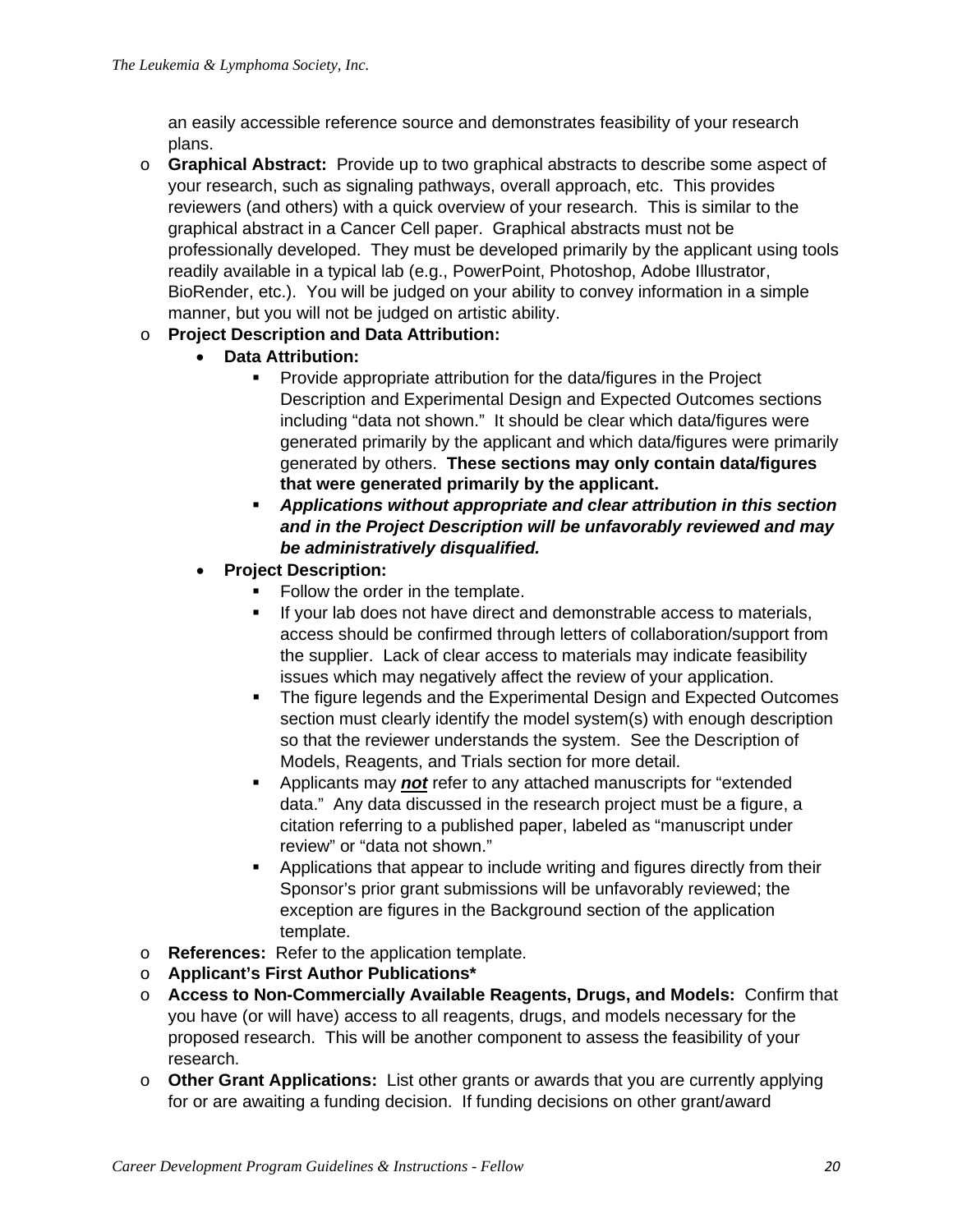applications occur during the application or review phases, you must inform LLS. If your Fellow Award if funded, you must also indicate whether other award notices occur for grants/awards that may overlap or conflict with the Fellow Award.

- o **Sponsor Mentor Table:** The Sponsor should complete this table.
- o **Budget:** Please see details on the application template.
- o **Signature Page:** Please ensure all signatures requested are complete

#### \* **Applicant's First Author Publications**

Using the *Blood* citation format, list all first author publications.

#### **Include:**

- First-author publications, including multiple first author publications (first authorship must be verifiable on the manuscript)
- Primary research-oriented publications (clinically oriented publications are acceptable, but must be primary observations/analyses)
- Peer-reviewed publications that are available on PubMed or the journal's website by the full application due date (full text must be available in one or both locations)
- Peer-reviewed manuscripts that have been accepted for publication; accepted manuscripts that are not yet published must be provided as an attachment and must also be accompanied by a copy of the correspondence from the journal indicating acceptance

#### **Do not include:**

- Publications on which you are not first author
- Non primary research-oriented publications (reviews, perspectives, etc.)
- Methods papers
- Conference presentations
- Manuscripts submitted or under review/revision, or those deposited on a preprint server
- Manuscripts accepted that are not accompanied by correspondence from the journal (see prior section)

Applications will be checked by LLS scientific staff for accuracy. **Significant deviations from publicly available information may result in administrative disqualification.** An example includes, but is not limited to, the inclusion of a publication where the applicant indicates first authorship, but the manuscript does not indicate first authorship, co/dual first authorship, etc. *In addition, inclusion of papers not verifiably accepted for publication, or the inclusion of reviews or conference presentations, may cause an administrative disqualification of the application.*

# **Section 2: Attachments**

**The following sections must be attached in this order to the end of the template (from Section 1) to create a single PDF. No other information may be provided in this section.**

#### **Applicant's NIH Biosketch**

Use a recent NIH biosketch format found on the NIH website. You do not need to switch to a new version should the NIH update the format during the application process. **Indicate which**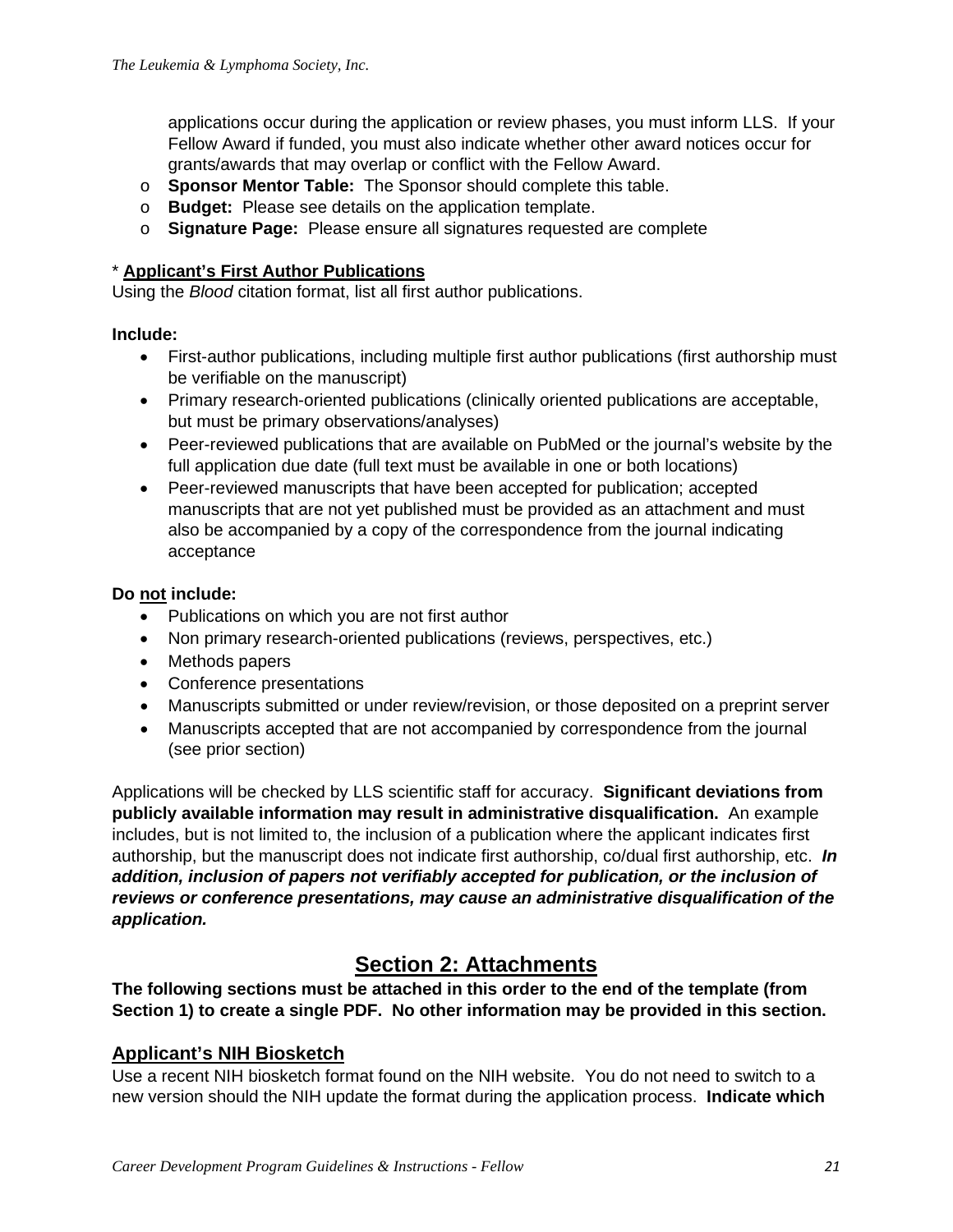**publications the applicant is the first author on.** Publications submitted and under review should be indicated on the biosketch. An eRA Commons User Name is not required. Do *not* use the postdoctoral fellowship version. Do *not* include undergraduate/graduate courses and their associated grades.

# **Applicant's NIH Other Support Document**

Use the most recent NIH Other Support Document format found on the NIH website. You do not need to switch to a new version should the NIH update the format during the application process.

#### *Failure to provide a separate Other Support Document may result in administrative disqualification.*

# **Sponsor's NIH Biosketch**

Use a recent NIH biosketch format found on the NIH website. You do not need to switch to a new version should the NIH update the format during the application process. An eRA Commons User Name is not required.

## **Sponsor's NIH Other Support Document**

Use the most recent the NIH Other Support Document format found on the NIH website. You do not need to switch to a new version should the NIH update the format during the application process.

#### *Failure to provide a separate Other Support Document may result in administrative disqualification.*

## **Sponsor Letter**

The Sponsor Letter must be signed and on institutional letterhead and must contain the following:

- Description of the applicant's position and how the applicant's research is integrated in the overall laboratory.
- Brief description of how much of the application was written by the applicant; this should include certification that the Previous Work/Preliminary Data and Experimental Design and Expected Outcomes sections of the application include *only* data generated primarily by the applicant.
- The Sponsor's experience in mentorship, which summarizes the information contained in the Sponsor Mentor Table.
- In recent years, LLS has updated the CDP criteria to become more Mission-driven. Therefore, if a Sponsor has formerly been involved with a CDP award and this is mentioned in the Sponsor Letter, the Sponsor must briefly describe how that CDP funding directly impacted our understanding of blood cancer and/or impacted blood cancer patients.
- Source of funding for the applicant's research.
- Training plan to develop the applicant into an independent researcher, clinician, or other professional **whose major function will be to directly or indirectly enhance the lives of blood cancer patients***. This is an integral component of the review process.*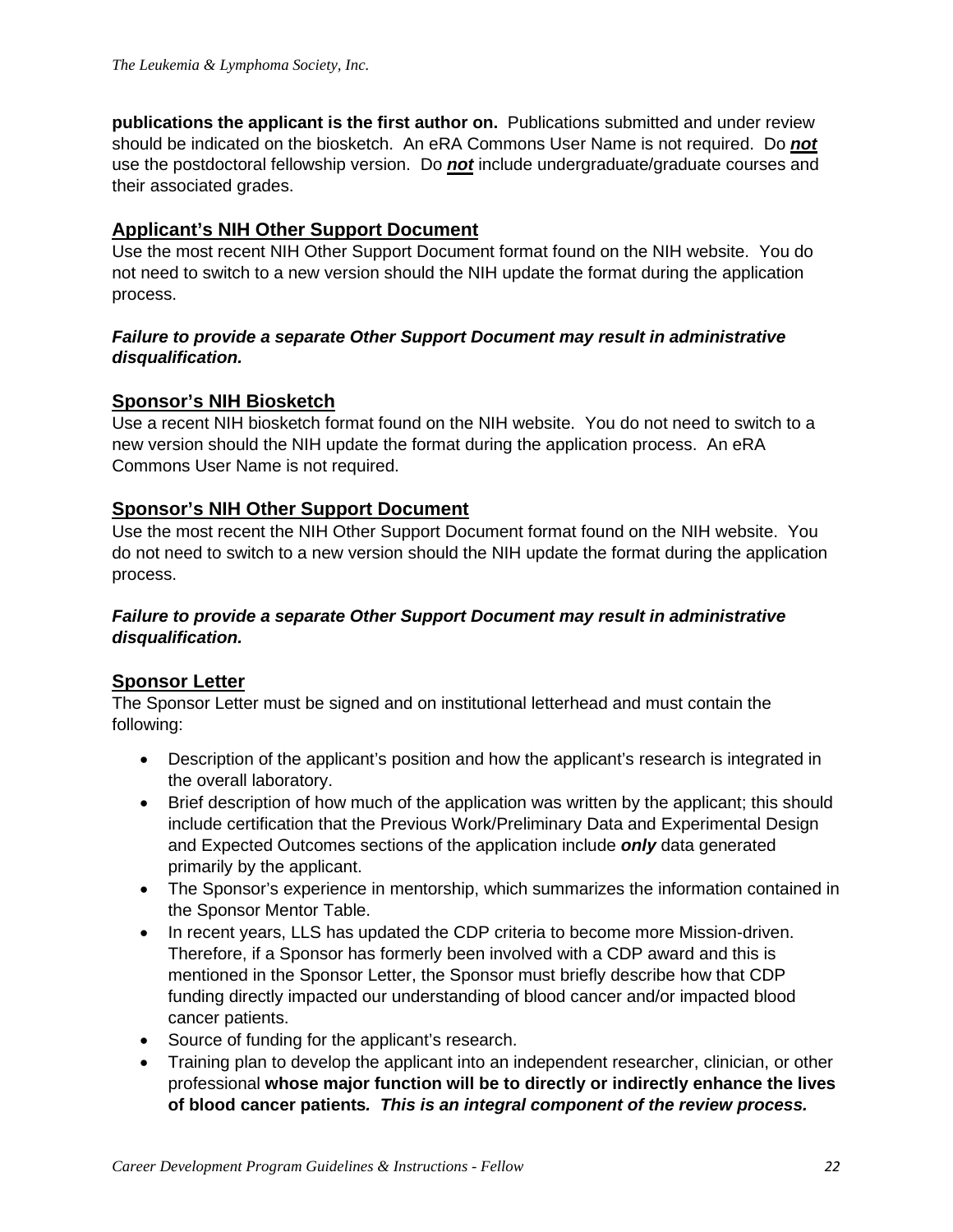• Sponsor signature.

The Sponsor Letter is separate from the reference letters; **Sponsors may not write a reference letter.** 

#### **Collaboration/Support Letters (Required where applicable)**

When there are significant collaborations, letters of support are required. This is critical when access to patient samples, animal models, or specialized equipment outside of the applicant's laboratory or department is necessary for the proposed research. If a company asset is required and is not commercially available from scientific supply companies, such as proprietary drugs, a letter from the company supplying this asset *must* accompany the application. The letters must be signed and must be provided on institutional/company letterhead. *Failure to provide this information will negatively affect the review of this application.*

Letters attached must not be letters of reference. All letters of reference must be uploaded separately by the writer (and blinded to the applicant). *Any letter attached to the application that is not primarily a letter of collaboration and/or a letter stating access to materials and/or other resources may be administratively disqualified.*

## **Clinical Protocol (Required where applicable)**

Provide a summary (up to two pages) of any clinical protocols essential to the proposed research, including the NCT number. Include approval date and compliance number. Indicate if IRB approval is pending and provide a letter from the institutional official regarding IRB status. **Full approval must be obtained by the award start date.**

#### **Assurances (Required)**

#### Human Subjects

Indicate if human subjects will be involved in the proposed research. The status (approved, pending, or exempt) of IRB (or equivalent institutional designation) approval must be provided. Documentation of any current or pending approvals must be contained in the full application. There is also a section on the web form that must be completed. An application may be submitted with IRB approval pending, but IRB approval must be obtained and provided to LLS prior to the award start date.

#### Laboratory Animals

Indicate if animals will be involved in the proposed research. The status and date of the Institutional Animal Care and Use Committee (IACUC) (or equivalent institutional designation) approval must be provided. The Animal Welfare Assurance number must be included. Documentation of any current or pending approvals must be provided in the full application template. There is also a section on the web form that must be completed. An application may be submitted with approval pending, but approval must be obtained and provided to LLS prior to the award start date.

#### Recombinant DNA

Indicate if the proposed research involves recombinant DNA. Documentation of any current or pending approvals must be contained in the full application template; there is also a section on the web form that must be completed.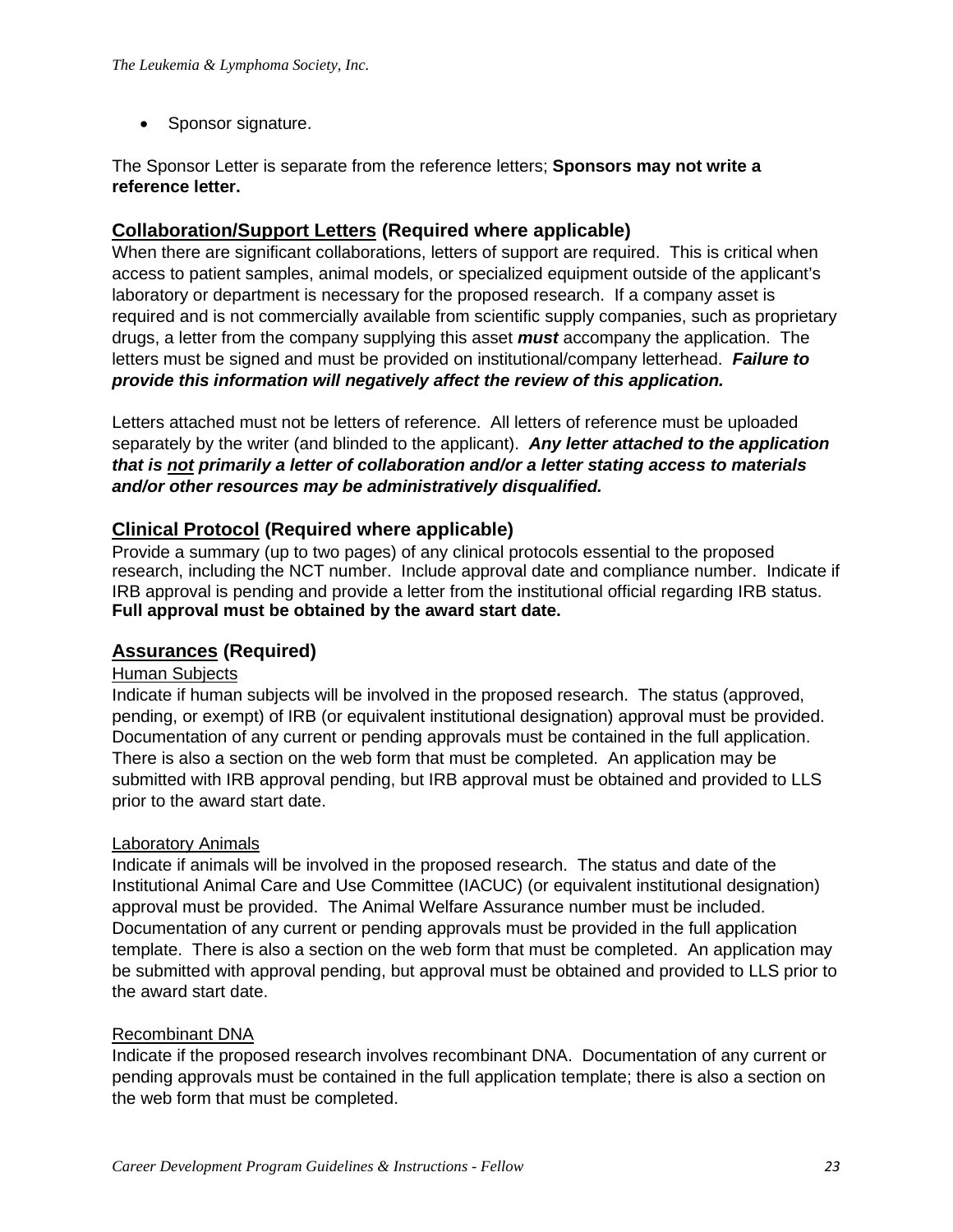#### Biohazard Statement

Indicate if the proposed research involves the use of biohazards. Documentation of any current or pending approvals must be contained in the full application template. There is also a section on the web form that must be completed.

# **Manuscripts (Optional)**

Manuscripts may be attached using the following rules. *Applications that do not follow these rules may be administratively disqualified without review.*

- Up to three manuscripts
- You must be first author (or co-first author) on the manuscript
- Manuscripts must be either under review or accepted but not yet available on PubMed or the journal website by the full application due date
- Each manuscript *must* be accompanied by a copy of correspondence from the journal indicating the status of the review
- Publications that are on a preprint server, but not under review *cannot* be attached; there is a separate section of the template where you may provide a link to preprint manuscripts

*No attachments besides those listed above should be included, nor should there be any attachments preceding the template (e.g., no cover letters). Applications that include additional documents besides those requested may be administratively disqualified.*

# **Uploading the project document and final submission**

Upload the full application components, as a single PDF, in the Project Document section on the web form.

**All documents must be combined into a single PDF in the order listed above before uploading.** *Failure to submit as a single PDF in the order above may result in disqualification of the application.*

## **Submission and Confirmation**

After clicking the "Submit" button, you will receive an automated email **within 2 business days**  stating that your information was successfully submitted. **If you do not receive the email confirmation of submission, contact LLS at**[researchprograms@lls.org.](mailto:researchprograms@lls.org)

Only one application document and one eligibility request document should be present. If extra documents remain after submission and before the deadline, email [researchprograms@lls.org](mailto:researchprograms@lls.org) and let us know which documents to remove.

Carefully check your PDF prior to submission. If you notice problems with your PDF after you have submitted, email [researchprograms@lls.org,](mailto:researchprograms@lls.org) and we will help you upload the correct document if you are unable to delete the incorrect document. *This email must be received, with the correct document, prior to the deadline; there are no exceptions to this rule.*